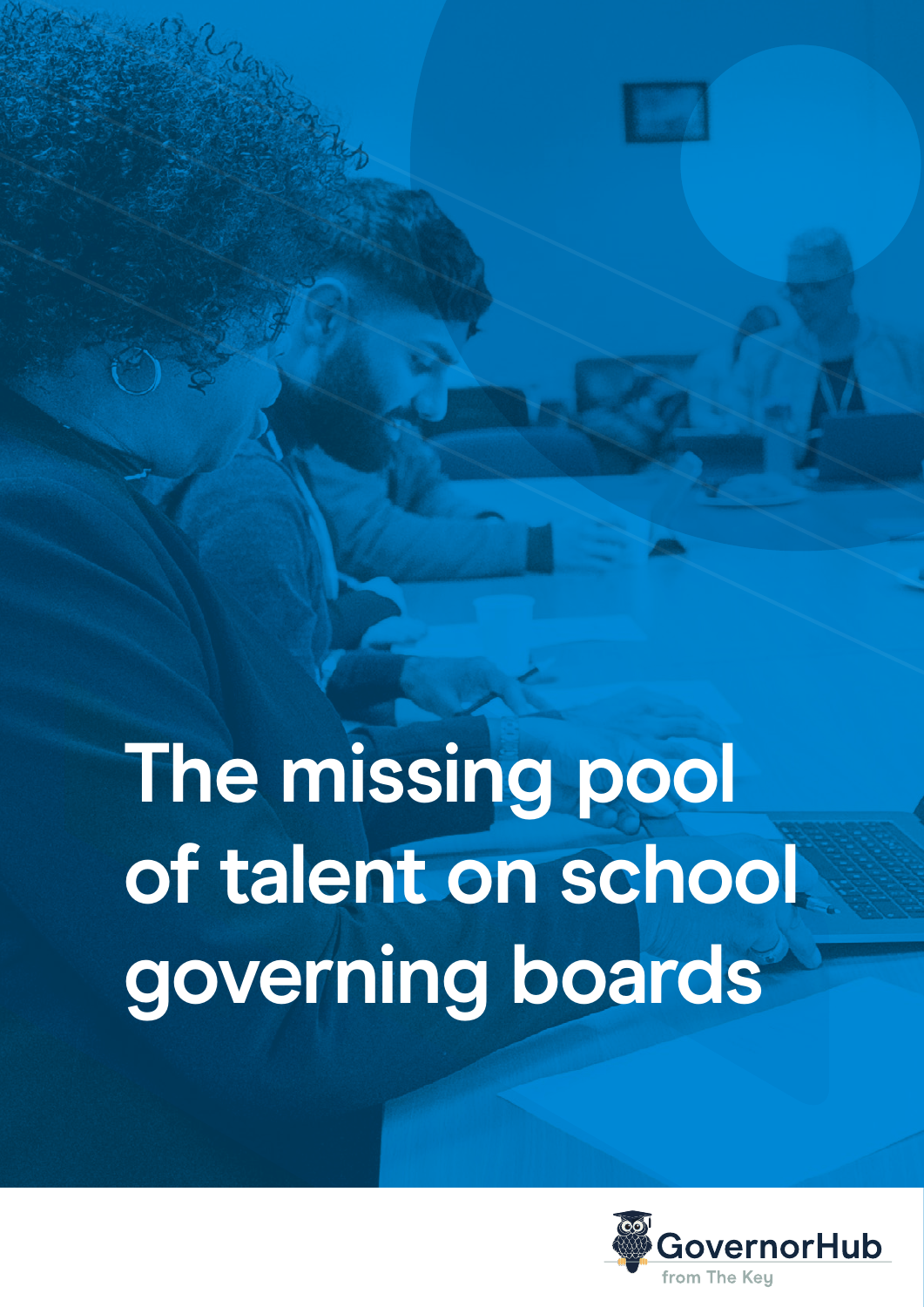## **Contents**

- **[Foreword](#page-2-0) [1](#page-2-0)**
- **[Executive summary](#page-3-0) [2](#page-3-0)**
- **[Methodology](#page-5-0) [4](#page-5-0)**
- **[Our governor survey sample](#page-6-0) [5](#page-6-0)**
- **[Findings](#page-8-0) [7](#page-8-0)**
- **[Visibility and awareness](#page-8-0) [7](#page-8-0)**
- **[Diversity and representation](#page-12-0) [11](#page-12-0)**
- **[The missing pool of talent](#page-18-0) [17](#page-18-0)**
- **[Recruitment, channels into governance and barriers](#page-20-0) [1](#page-20-0)9**
- **[Value, impact and appetite](#page-22-0) [21](#page-22-0)**
- **[Recommendations](#page-25-0) [2](#page-25-0)4**
- **[Acknowledgements](#page-29-0) [2](#page-29-0)8**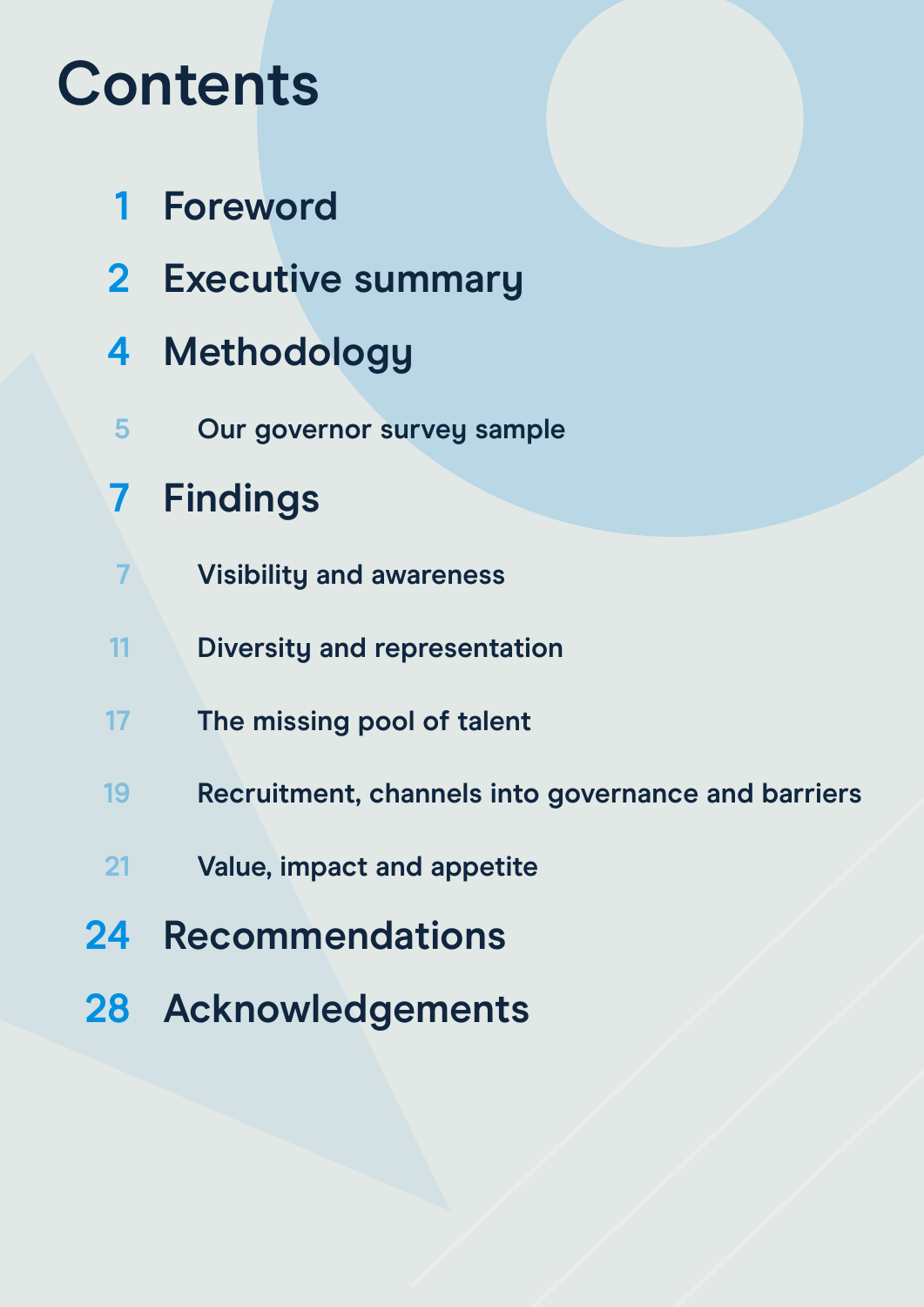## <span id="page-2-0"></span>**Foreword**

Around 212,000**1** people volunteer their time and skills as school governors and trustees in England, and yet the role remains largely hidden to much of society – most notably, to those people we need and want to recruit.

It's no surprise that the role lacks visibility; it's rare to see a mention of governing boards in the news, even when the story relates to an aspect of school life that's directly related to governance, such as making sure public money is well spent. On the rare occasions that governance does get coverage, it's often in the context of a significant problem.

We carried out this research to gain a greater understanding of how much (or how little) the average person knows about school governance, and to uncover the thoughts of existing governors and trustees on how their role is perceived and how they themselves came into it.

In terms of public awareness, one of our key interpretations of the findings is that our knowledge and understanding of the governor role relates to who we are in society. We're more likely to know about governance the closer we are in profile to the average governor or trustee – which, in itself, is not very representative of society as a whole (and especially given that the only real precondition for the role is being aged 18+).

This dual lack of awareness and visibility is holding boards back. In this digital age, there is a wealth of benefits to bringing younger and more diverse people onto boards – people whose recent experience of the school system and entering adulthood, and different perspectives on life in the workplace and beyond, can bring useful insights into the challenges facing pupils today.

We are left with an "echo chamber" in governance. For many outside this group of volunteers, governance is a check and balance in the education sector that they're simply not aware of. Yet it matters that people understand who headteachers and trust CEOs answer to, and who's holding them to account. It's important to know that probing questions are being asked of

a school or trust's leadership, and that there are people looking out for children from every walk of life.

Successfully raising awareness among a much broader section of society is not something that schools and the governance sector can easily do alone, and, as you'll see in our recommendations, we call on the media and the government to start representing and promoting the role of school governance to the whole of society.

At GovernorHub and The Key for School Governors, our primary pledge to help broaden the talent pool on boards is to start collecting, publishing and tracking data on board diversity, in its broadest sense, through a new, publicly available tool that will allow comparisons between different areas of the country. The Department for Education**²** is set to recommend boards collect and publish diversity data in its next edition of the Governance Handbook. We welcome this development and look forward to supporting boards with a means to do this.

Our hope is that, in monitoring and reporting this information, we can work with the sector to make sure that every single person in the country who has the skills and passion to make a difference to the future of young people, is given the chance to get involved. This is a pool of talent that we must bring to the table.



**Neil Collins** Managing Director, Governance at The Key

**1.** *212,113 governors and trustees recorded on* **[Get Information About Schools,](https://www.get-information-schools.service.gov.uk/Search?SelectedTab=Governors)  [3 March 2022](https://www.get-information-schools.service.gov.uk/Search?SelectedTab=Governors)***. However, this figure does not include data from independent schools, from those schools, trusts or governors who have not provided the statutory data, or from those who have finished their term in the last 12*  months (although these roles are likely to be refilled). The estimated total *number of governors is likely to be closer to 250,000 nationally.*  **2.** *Policy paper.* **[Inclusive Britain: government response to the Commission on](https://www.gov.uk/government/publications/inclusive-britain-action-plan-government-response-to-the-commission-on-race-and-ethnic-disparities/inclusive-britain-government-response-to-the-commission-on-race-and-ethnic-disparities)  [Race and Ethnic Disparities, 17 March 2022](https://www.gov.uk/government/publications/inclusive-britain-action-plan-government-response-to-the-commission-on-race-and-ethnic-disparities/inclusive-britain-government-response-to-the-commission-on-race-and-ethnic-disparities)**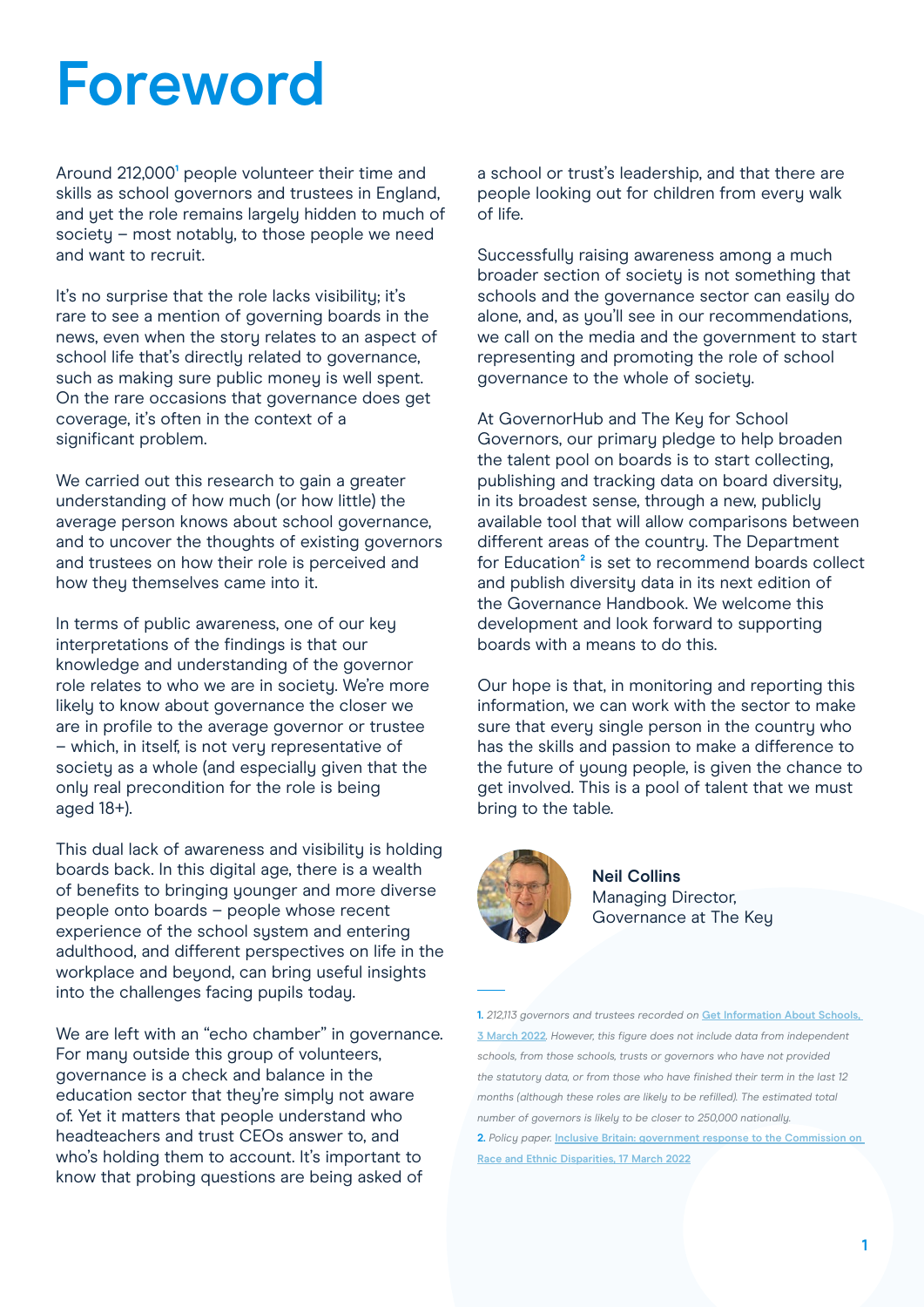## <span id="page-3-0"></span>**Executive summary**

This report – drawing from a poll of 1,901 members of the public in England, and a survey of 4,006 serving school governors and trustees – highlights 10 key findings of relevance to both the education sector (schools, academy trusts, local authorities, government and governor recruitment organisations) and the mainstream media outlets that report on education. We offer more detailed analysis of each finding later in this report.

#### **1. Most people don't understand the role of school governance**

The majority of respondents to the public poll did not think that "governors/trustees" are responsible for ensuring strategic direction in a school (57%), holding school leaders accountable for educational performance (64%) or overseeing finances in a school (57%) (the 3 core functions of governance). Where they did, it was rare for their answers to indicate a consistent understanding across all 3 functions – for example, only 56% of those who thought governors were responsible for ensuring strategic direction also thought that they were responsible for holding school leaders accountable for educational performance; only 64% also thought they were responsible for overseeing finances in a school. Similarly, when asked about a perhaps more typically relatable topic, school food, only a small proportion of the respondents (21%) thought that it's the role of governors/trustees to monitor that school dinners meet the School Food Standards.

#### **2. The majority of governors and trustees surveyed say that the public doesn't understand their role, and believe it to be largely hidden**

82% of respondents to our governor survey felt that the public did not understand their role, backing up what we heard first-hand in the public poll. On average, on a scale of 1 ("hidden") to 5 ("visible"), the role of governance scored just 2 for public visibility in the eyes of governors.

#### **3. Governors have typically only seen stories about governance in the press a couple of times**

More than a third (34%) of governors surveyed had never seen an article in the mainstream press about governance, and more than 4 in 10 (42%) had only seen one or two such stories. This lack of prominence in the media is likely to be a contributing factor in the overall lack of awareness among the general public.

#### **4. Those who understand governance are more likely to be older, white, middle class, more educated and higher earning**

In our public poll, among those who (rightly) thought that governors/trustees were responsible for all 4 areas across the survey, there was a significantly higher proportion of 35 to 75 yearolds than 16 to 34 year-olds, and a significantly higher proportion of white respondents than ethnic minority respondents (excluding white minorities). Furthermore, among this group, there was a significantly higher proportion of respondents educated to at least degree level, than to GCSE, A-level or equivalent levels, and a significantly higher proportion of earners within the highest income band than within the lowest.

#### **5. Data from our governor survey suggests that governors, too, are typically older (35+), white and more educated**

The majority of respondents to our governor survey fitted the same profile as those members of the public who were more likely to understand the role. In other words, despite repeated cries**3** from the various stakeholders in the governance sector for more diversity**4**, we are not closing the gap between those who know about the role and those who take it on.

**<sup>3.</sup> [NGA, Increasing participation in school and trust governance \(2021\)](https://www.nga.org.uk/Knowledge-Centre/research/Increasing-participation-in-school-and-trust-gover.aspx)**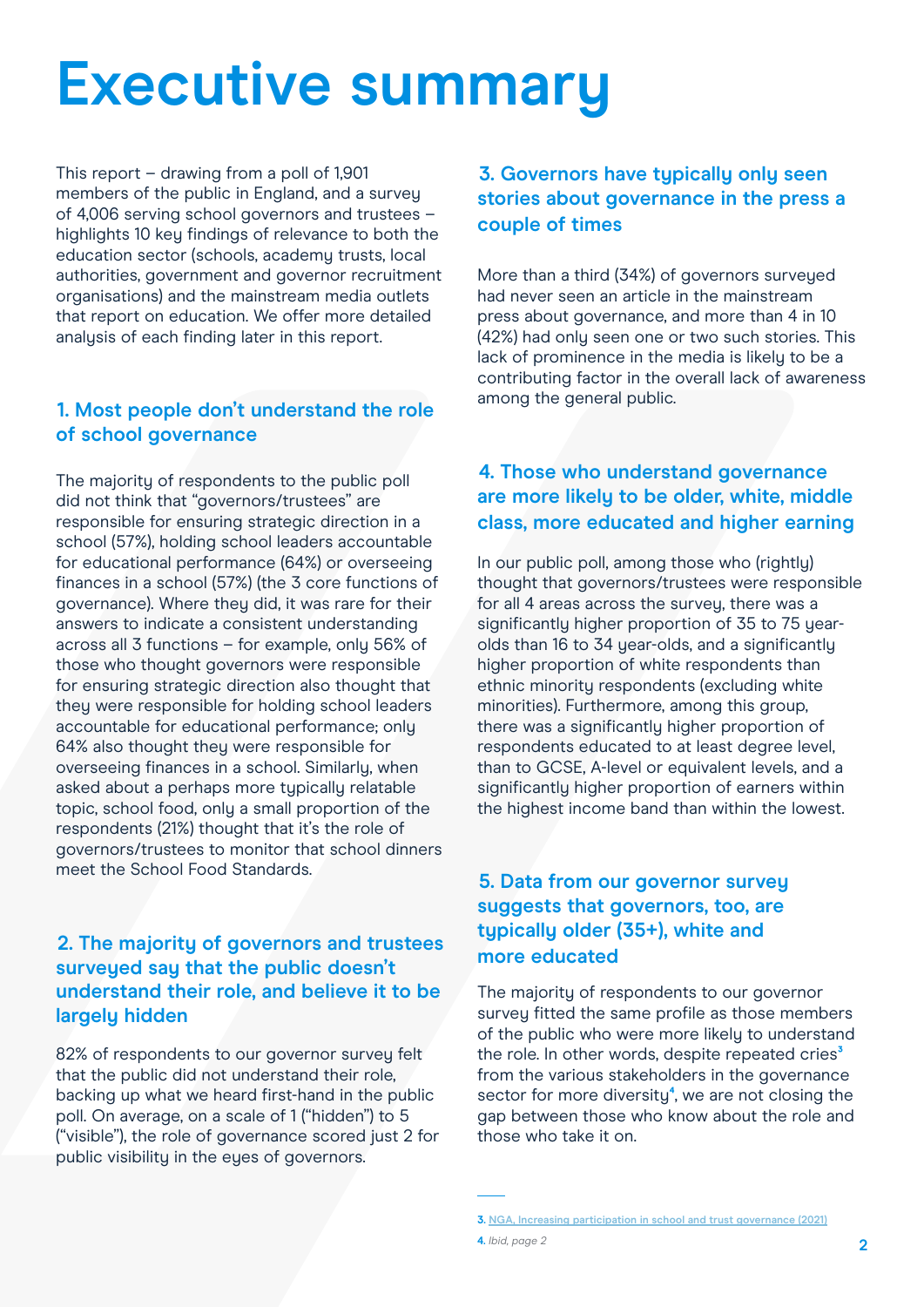**6. Governors themselves (largely white, older and more educated) reported that their boards were diverse in terms of gender, but much less so for age, ethnicity, social class and disability** 

Our governor survey respondents think that their own boards are pretty diverse when it comes to gender, but very little else. Diversity on boards seems to be particularly lacking in terms of ethnicity, social class and disability. However, we can only say this finding reflects respondents' perception – it may or may not be an accurate reflection of reality.

#### **7. Younger people and those from most ethnic minority backgrounds are more likely to be interested in the role, but need to know more about it**

When we asked the general public whether they would consider being a governor, we found that the younger people were, the more likely they were to be open to this. Under-35s, in particular, were more likely to consider being a governor, either on the basis that they needed to know more about it, or that they would consider it in the future. Similarly, the interest in the role from those from ethnic minorities (excluding white minorities)'**5** was higher than for white respondents. (Among those who hadn't been a governor, 51% of Asian/Asian British respondents, 46% of Black/African/Caribbean/Black British respondents and 40% of mixed/multiple ethnic group respondents said they would be interested in the role on the basis that they needed more information or would be interested in the future; this compared to 29% of white respondents who hadn't been a governor). These are the very people – younger, from a wider range of ethnic backgrounds – who we need more of on governing boards, and yet we are clearly not doing enough to make sure they know about, or fully understand, the role.

#### **8. Most governors and trustees in our survey arrived in the role through a "closed-shop" route – often, having worked in the school sector, as parents of schoolage children, or having links to the sector, such as through personal relationships**

We asked governors what prior knowledge they had about the school sector before taking on the role, and allowed them to select any relevant options from a list. More than 4 in 10 (43%) of

those surveyed had worked in the sector – and, anecdotally, comments suggested that many are former teachers and school leaders, or volunteer alongside other governors who've previously held such roles. In addition, 43% said they were parents of school-age children, which correlates with another finding that 39% were parent governors or had been previously. This reveals that people are seemingly not particularly likely to get involved if they are not parents at the school. Only 9% had no prior knowledge of the school sector before becoming a governor.

#### **9. The majority of governors and trustees surveyed feel the difference they make isn't noticed or valued by the public**

Nearly three-quarters (74%) of governors surveyed said they don't think that the public notices the difference they make as governors, and only 12% think that the public values what they do. Respondents shared many comments expressing frustration and disappointment about this. This finding reflects perception rather than fact, but it doesn't seem wildly off-course given the public poll's findings around the general lack of awareness of the role. And feelings of not being noticed or valued are likely to be intensified if governors don't see their role and impact represented in the media.

#### **10. Despite this, the majority of those asked would recommend being a governor because "you can make a difference"**

Among our governor survey respondents, "giving something back" was the common thread running through the top 3 responses to our question about what motivated them to apply in the first place. Thankfully, this initial motivation seems to have been borne out in experience, with 89% of our respondents happy to recommend governance to others, 92% planning to finish their term and 78% saying they felt they were making a positive impact. And many of those who were less sure about their impact were newer to the role.

**<sup>5.</sup> [The Ipsos public poll used the Government Statistical Service census](https://gss.civilservice.gov.uk/wp-content/uploads/2016/03/P3-Ethnic-Group-June-16-1.pdf)  [ethnic group question](https://gss.civilservice.gov.uk/wp-content/uploads/2016/03/P3-Ethnic-Group-June-16-1.pdf)**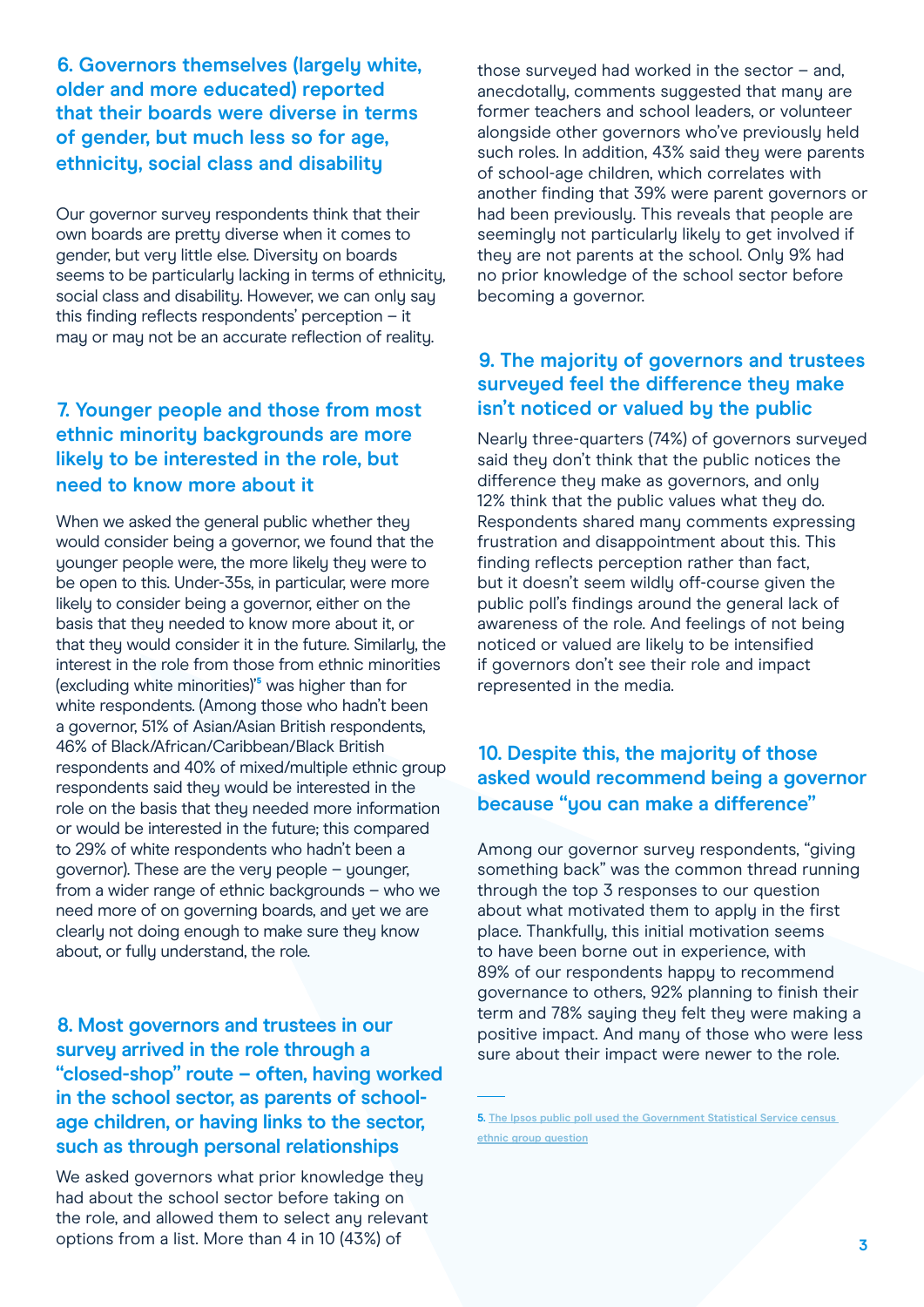## <span id="page-5-0"></span>**Methodology**

We conducted 2 simultaneous studies in January 2022, and have brought together the results into this report.

The first study was run in-house by GovernorHub, and involved a 37-question survey that was sent to governors who are users of GovernorHub, The Key for School Governors, or both<sup>6</sup>. In all, 4,006 respondents completed this survey between 13 and 23 January 2022.

We asked a range of questions about governors' route into governance, their experience of being a governor, the impact they feel they have had and how they feel their role and impact are perceived. We also asked about diversity and representation on their board, the workload and mental health of the leaders and staff at their school or trust, and succession plans for key roles on their board and leadership team. Throughout this report, we will refer to this study as the 'governor survey'.

For the second study, we worked with Ipsos to poll members of the public over 2 days while the governor survey was in the field (13 to 14 January 2022). Ipsos ran an online Omnibus

survey on i:omnibus. This poll asked 5 questions, to understand how much the general public knows and understands about school and trust governance, and to learn how interested the general public is in the role. It was completed by 1,901 respondents, and the sample obtained was representative of 16 to 75 year-olds in England, having met quotas on age, gender, region and working status. This data has been weighted to the known population profile by age within gender, region, education, working status and social grade to be nationally representative and reflect the adult population of England. Throughout this report, we will refer to this study as the 'public poll'.

Across both surveys, we wanted to capture who governors are and how they think they're seen by the public, as well as what the public itself knows about the role of governors; we have tried, therefore, to balance both of these positions throughout this report.

**6.** *GovernorHub and The Key for School Governors are part of The Key group*

**A note on terminology:** While we used specific terms such as 'governor' or 'trustee' as applicable in the governor survey, in the public poll we used the term 'governors/trustees' and did not split out 'governors' and 'trustees'. This reflects that those responsible could be school governors, local academy governors in a multi-academy trust (MAT), or academy trustees. For simplicity, where we use the term 'governor' in this report, unless otherwise specified, it is a synonym for all these roles.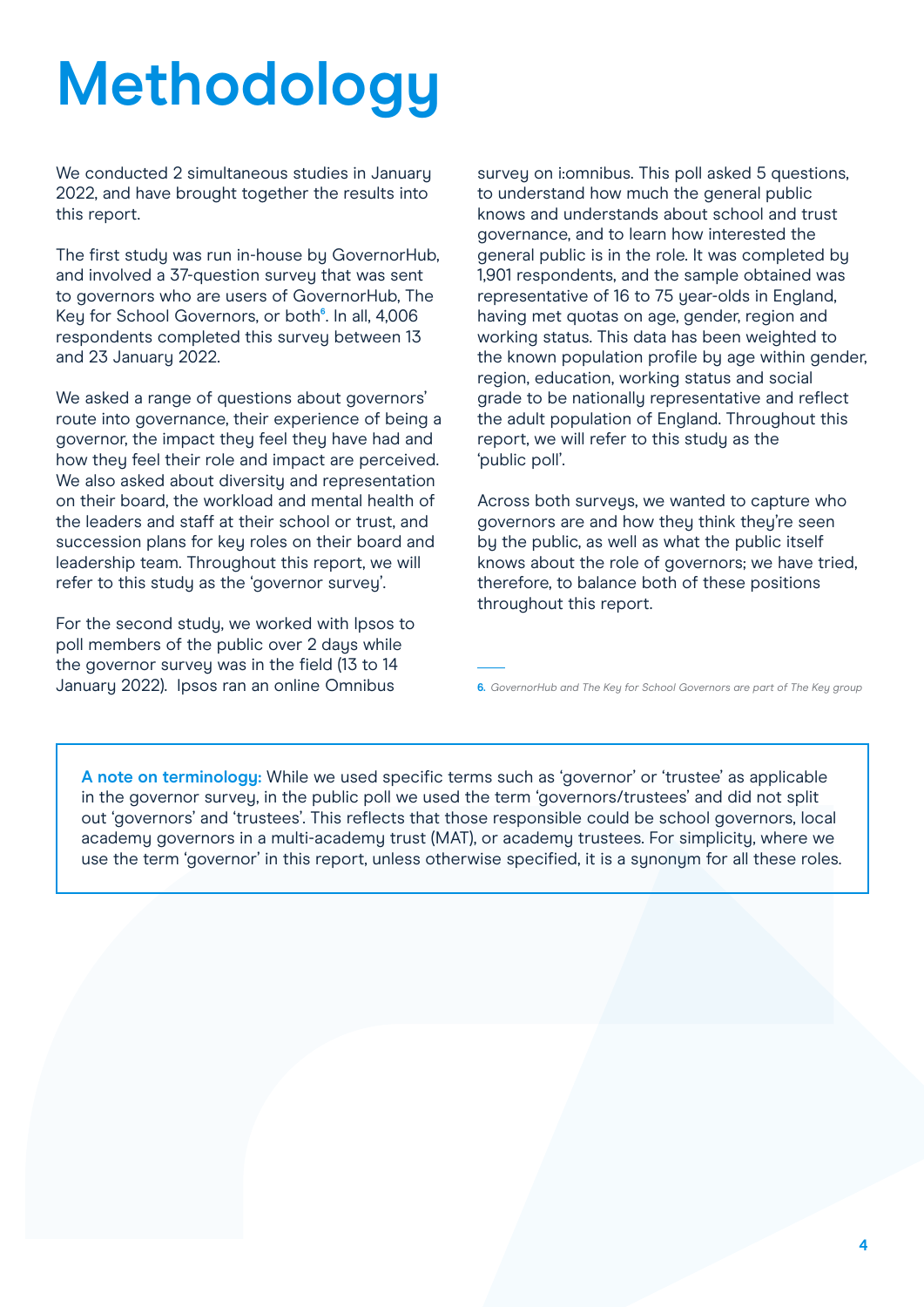## <span id="page-6-0"></span>**Our governor survey sample**

While we have not weighted this sample, we believe it to be fairly representative<sup>7</sup> of both schools and governors generally, with the exception of role, where we see a higher proportion of chairs and vice-chairs in our sample than nationally:

**7.** *Data on governors/trustees exported from* **[Get Information About Schools](https://www.get-information-schools.service.gov.uk/Downloads)** *on 8 March 2022, and analysed by type of school, shows that: 53% were in a maintained school, 41% were governors in academies, including MATs and SATs, and 6% were "neither" (we take this to be 'academy trustees')*

### **What kind of governor role do you have?**



*Graph 1: governor survey, base = 4,006 respondents, online survey conducted 13 to 24 January 2022*

### **How many years in total have you served as a governor?**



#### **Respondents by length of service:**

**51%** have been a governor for 5 years or more

**Nearly 1 in 5 (17%)** is new to governance, with less than 1 year in post

*Graph 2: governor survey, base = 4,006 respondents, online survey conducted 13 to 25 January 2022*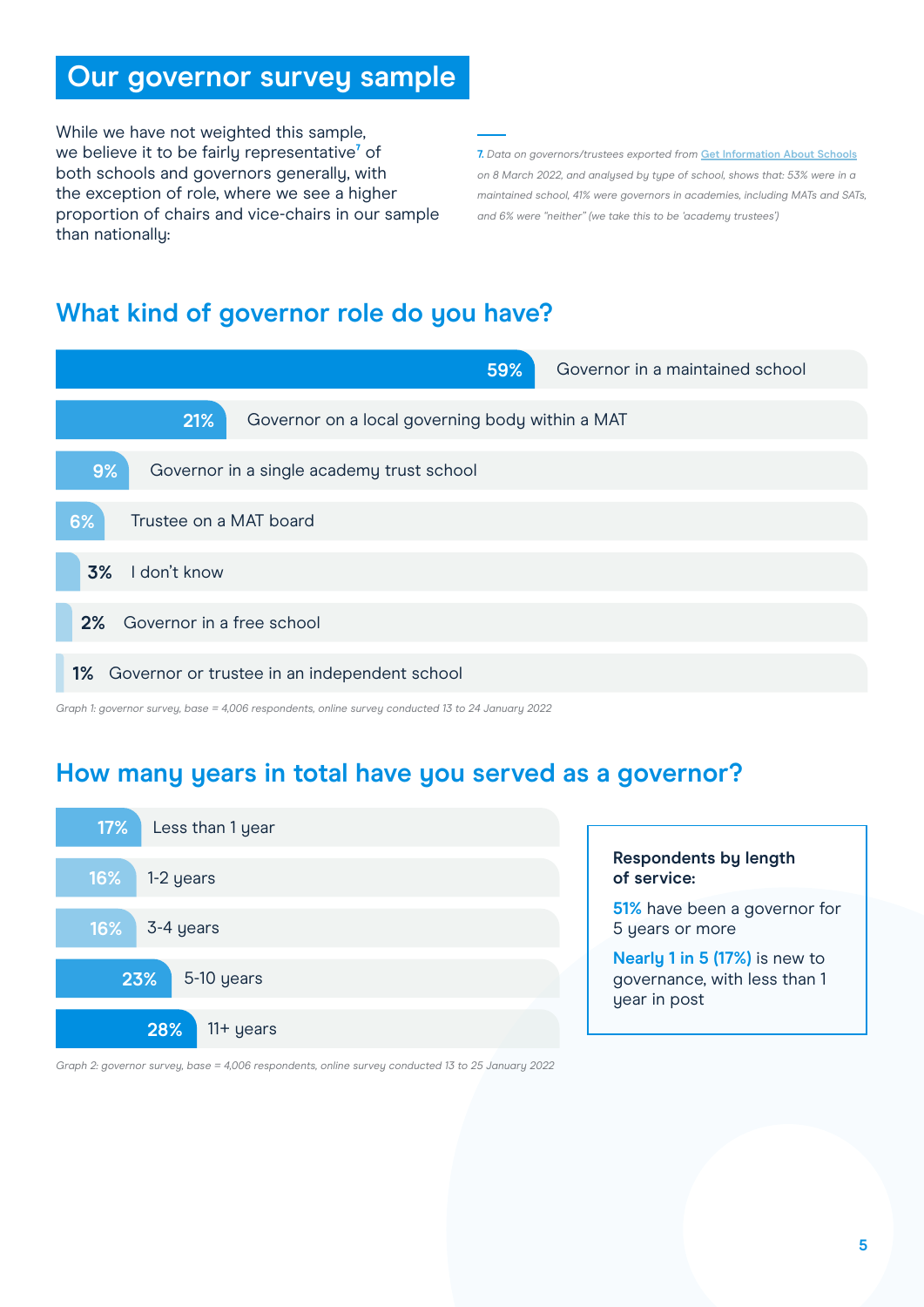## **What is your current position on your governing board or trust board?**

| 38%<br>Other type of governor or trustee |  |  |  |  |
|------------------------------------------|--|--|--|--|
| Chair<br>23%                             |  |  |  |  |
| 20%<br>Vice-chair or committee chair     |  |  |  |  |
| 11%<br>Other (please specify)            |  |  |  |  |
| Staff governor/trustee<br>6%             |  |  |  |  |
| 2% Ex-officio member e.g. headteacher    |  |  |  |  |

*Graph 3: governor survey, base = 4,006 respondents, online survey conducted 13 to 24 January 2022*

#### **Respondents by role:**

**43%** are in a leadership role (chair, vice-chair or committee chair)

#### **38%** are 'regular' governors

The **11%** who picked "other" mainly explained their route into governance and therefore appointment type, as opposed to role. For example, they talked about being a "parent governor" (elected by parent body) rather than being a "safeguarding governor" (their responsibilities on the board)

### **Are you serving, or have you ever served, as a parent governor?**



*Graph 4: governor survey, base = 4,006 respondents, online survey conducted 13 to 24 January 2022*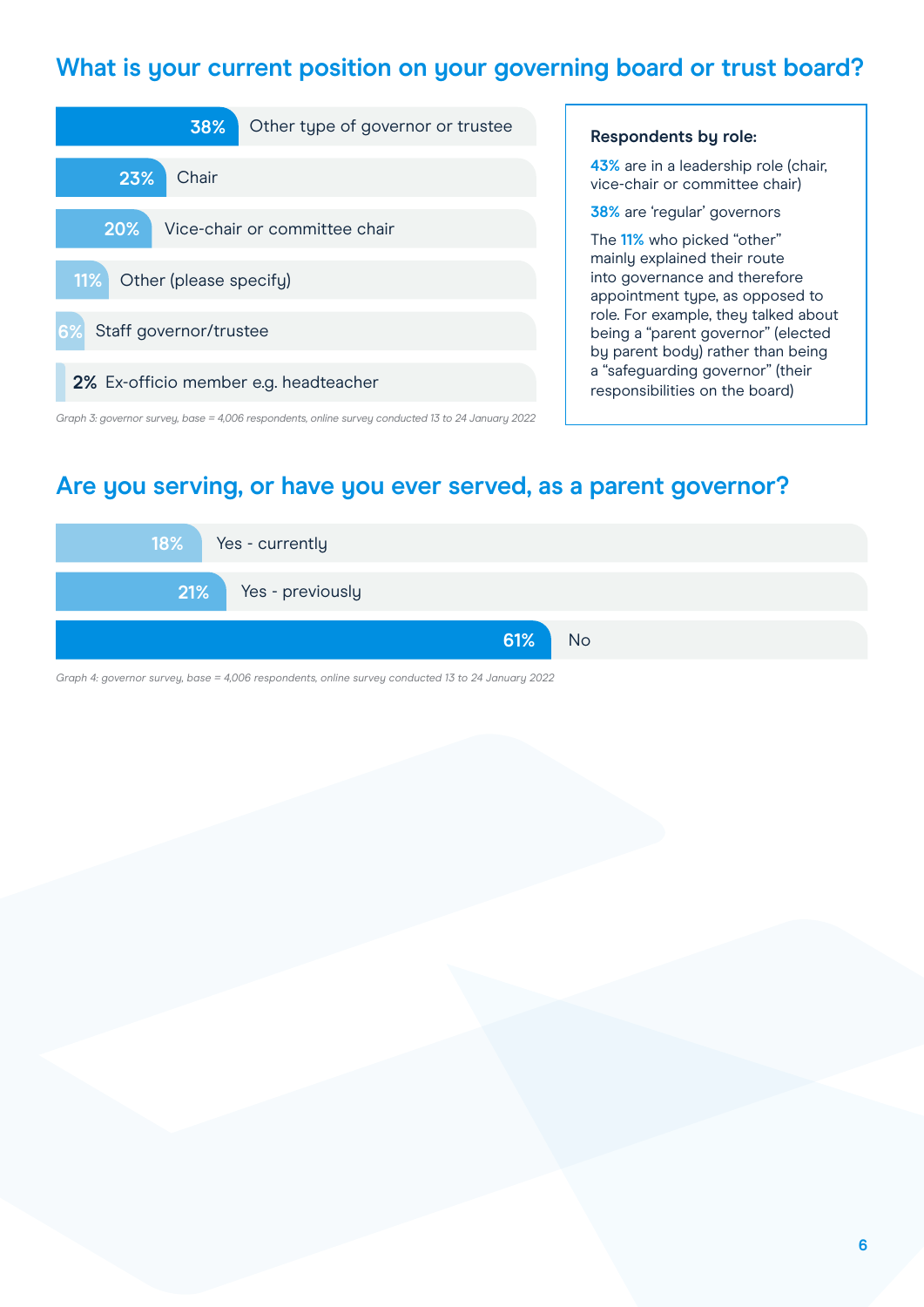## <span id="page-8-0"></span>**Findings**

## **Visibility and awareness**

**Finding 1: Most people don't understand the role of school governance** 

#### **Context**

For those people working in and around school governance, the 3 core functions of a governor are laid out by the Department for Education (DfE) in its Governance Handbook<sup>8</sup>. They are:

**1.** Ensuring clarity of vision, ethos and strategic direction

**2.** Holding executive leaders to account for the educational performance of the organisation and its pupils, and the effective and efficient performance management of staff

**3.** Overseeing the financial performance of the organisation and making sure its money is well spent

In our public poll, we wanted to see what proportion of people understood these functions as they relate to governing boards. We put 3 questions to them, asking, in each case, who, if anyone, they thought was responsible for that function. We allowed respondents to pick all answers that they thought applied from a list – and this list differed according to the function in question (see graphs 5 to 8 for details). In each case, if they chose "the governors/trustees" as their sole answer, or picked it among other options too, we considered this to be correct and show enough understanding.

We also asked a fourth question, related to one of the many additional responsibilities that governors have: who, if anyone, they thought was responsible for monitoring that school dinners meet the School Food Standards (which require schools to provide nutritious and high-quality food).

The final question in this section asked whether they were, or had ever been, a governor, and whether they would consider being one in the future.

Overall, **only 9% of respondents chose "governors/trustees" across all 4 questions about governors' areas of responsibility** – suggesting a distinctly low understanding of the role among the public in general

**24% of respondents picked "governors/trustees" just once across the 4 areas of responsibility.** This suggests that nearly a quarter of respondents had only a limited or incomplete understanding of governors' role, or were led (using common sense) by the options available to them

In more detail:

Only **36%** of respondents identified "governors/ trustees" as "responsible for **holding school leaders accountable for the educational performance** of a school". 17% chose the parent teacher association (PTA), which has no role in school accountability at all

**43%** identified governors/trustees as "responsible for **ensuring strategic direction** in a school". (We clarified that, by strategic direction, we meant "ensuring the school is implementing its vision, aims and ethos".) This is more positive, but 19% still picked the "PTA" - which has no role in this

**43%** identified governors/trustees as "responsible for **overseeing the finances** in a school (e.g. financial performance, making sure money is well spent, etc.)" – again, a more positive finding, but sitting alongside 11% who picked the "PTA"

**• Only 21% identified governors/trustees as** "responsible for **monitoring that the school dinners meet the School Food Standards**". Interestingly, a similar percentage picked "midday meals supervisors" (22%) – suggesting a lack of understanding over who is operationally involved and who takes on the monitoring role

**8.** *GOV.UK – DfE,* **[Governance handbook](https://www.gov.uk/government/publications/governance-handbook)**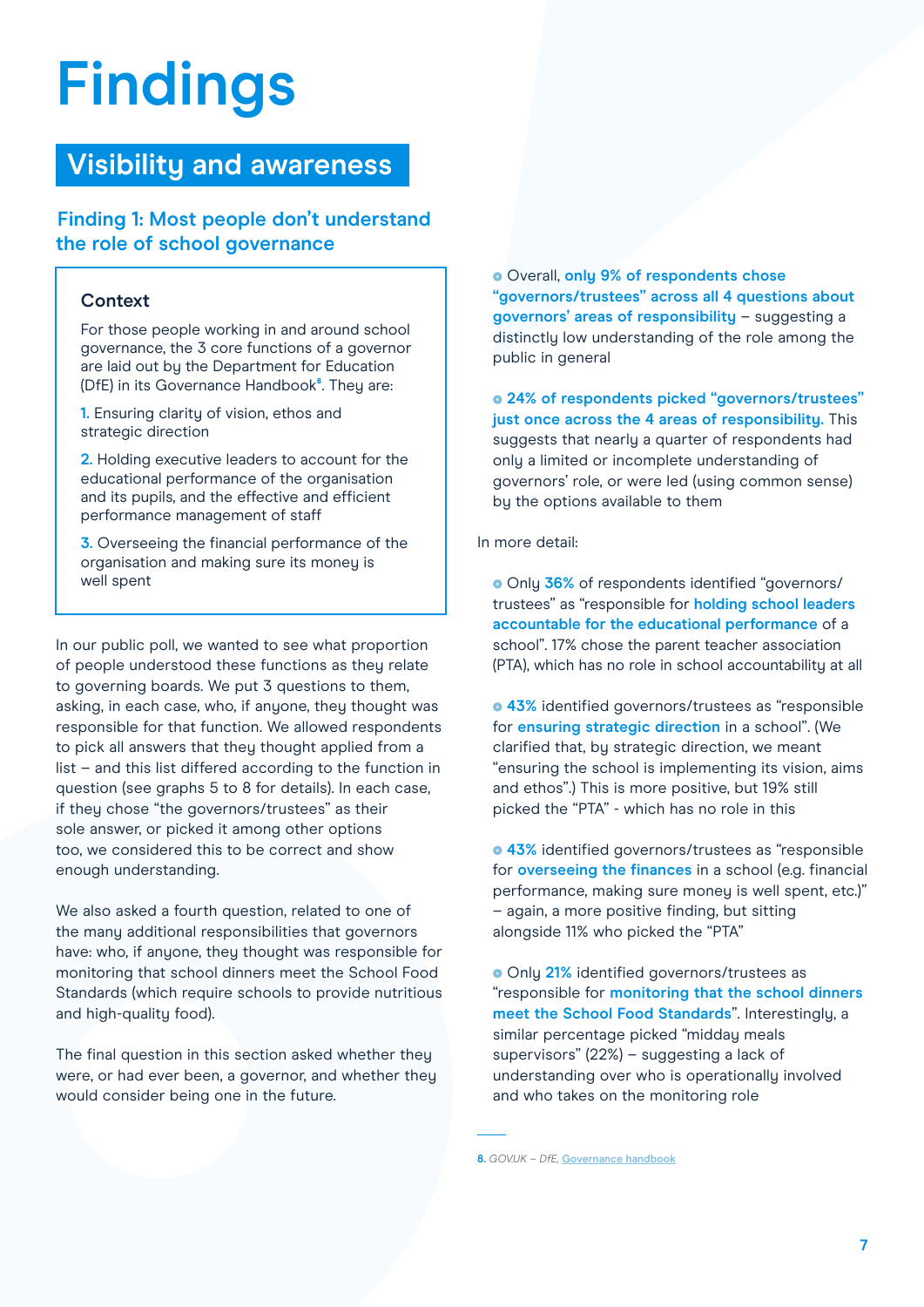**Q1:** From the following, who, if anyone, do you think is responsible for ensuring strategic direction in a school? By strategic direction, we mean ensuring the school is implementing its vision, aims and ethos. Please select all that apply.

| The headteacher<br>58%                         |  |  |  |  |  |
|------------------------------------------------|--|--|--|--|--|
| The governors/trustees<br>43%                  |  |  |  |  |  |
| The Department for Education<br>41%            |  |  |  |  |  |
| 31%<br>The senior leadership team              |  |  |  |  |  |
| 29%<br>The local authority/multi-academy trust |  |  |  |  |  |
| 29%<br>Ofsted                                  |  |  |  |  |  |
| 19%<br>The Parent Teachers Association (PTA)   |  |  |  |  |  |
| 1% Other                                       |  |  |  |  |  |
| I don't think anyone is responsible<br>2%      |  |  |  |  |  |
| 9%<br>Don't know                               |  |  |  |  |  |

*Graph 5: public poll, base = 1,901 respondents aged 16 to 75 in England. Ipsos. Online survey conducted 13 to 14 January 2022*

**Q2.** From the following, who, if anyone, do you think is responsible for holding school leaders accountable for the educational performance of a school? Please select all that apply.



*Graph 6: public poll, base = 1,901 respondents aged 16 to 75 in England. Ipsos. Online survey conducted 13 to 14 January 2022*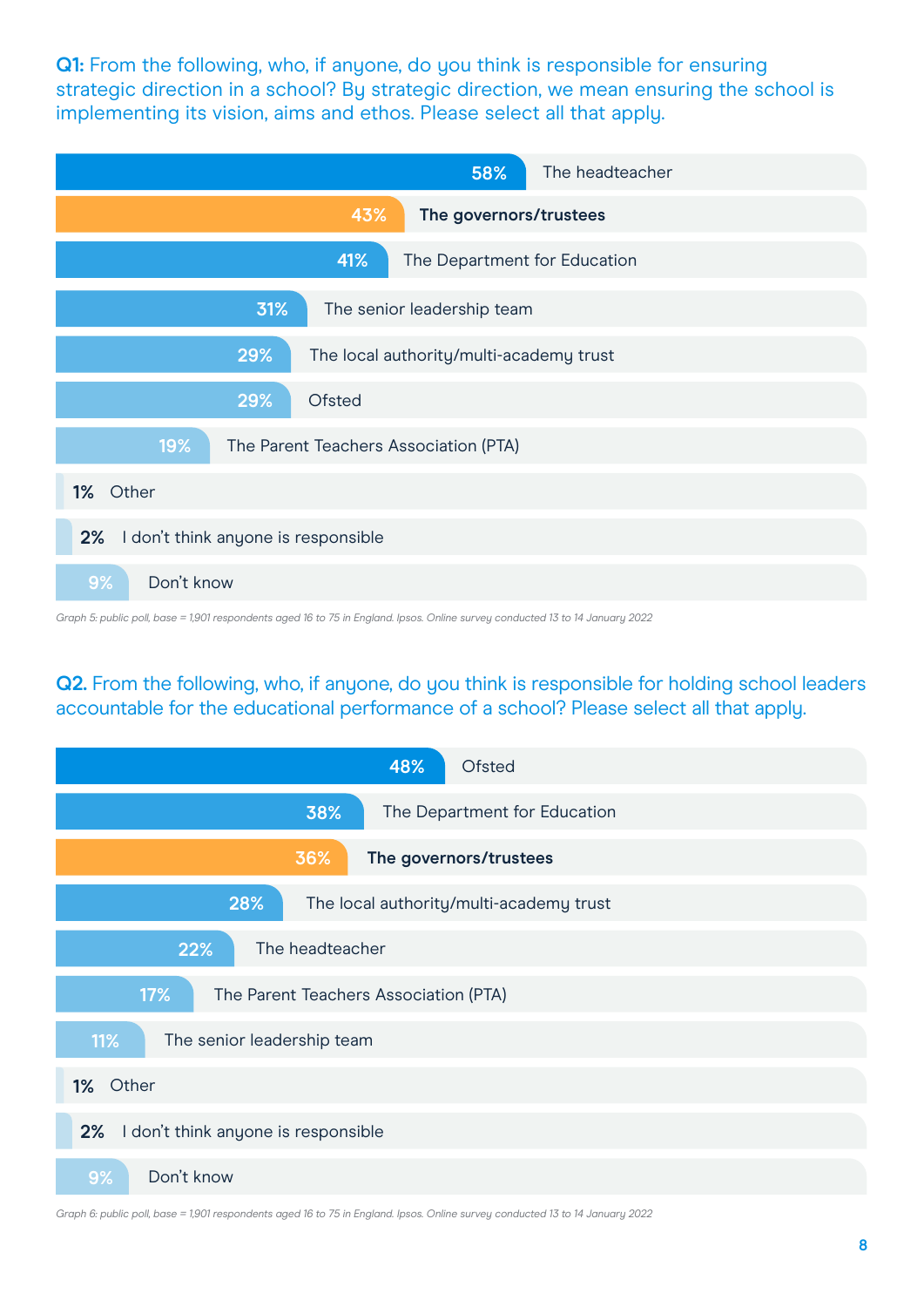**Q3.** From the following, who, if anyone, do you think is responsible for overseeing the finances in a school (e.g. financial performance, making sure money is well spent, etc.)? Please select all that apply.

| The governors/trustees<br>43%                  |  |  |  |  |
|------------------------------------------------|--|--|--|--|
| The financial auditors<br>37%                  |  |  |  |  |
| The headteacher<br>36%                         |  |  |  |  |
| 36%<br>The school business manager             |  |  |  |  |
| 25%<br>The local authority/multi-academy trust |  |  |  |  |
| 20%<br>The Department for Education            |  |  |  |  |
| 11%<br>The Parent Teachers Association (PTA)   |  |  |  |  |
| Ofsted<br>8%                                   |  |  |  |  |
| Other<br>1%                                    |  |  |  |  |
| I don't think anyone is responsible<br>2%      |  |  |  |  |
| Don't know<br>10%                              |  |  |  |  |

*Graph 7: public poll, base = 1,901 respondents aged 16 to 75 in England. Ipsos. Online survey conducted 13 to 14 January 2022*

**Q4.** From the following, who, if anyone, do you think is responsible for monitoring that school dinners meet the School Food Standards (where schools have to provide nutritious and high-quality food)? Please select all that apply.

|                                                | 49%<br>The school catering team              |  |  |  |  |
|------------------------------------------------|----------------------------------------------|--|--|--|--|
| The headteacher<br>34%                         |                                              |  |  |  |  |
| 30%<br>The Health & Safety Executive (HSE)     |                                              |  |  |  |  |
| 28%<br>The local authority/multi-academy trust |                                              |  |  |  |  |
| 22%<br>The midday meals supervisors            |                                              |  |  |  |  |
| The governors/trustees<br>21%                  |                                              |  |  |  |  |
| 17%<br>The Department for Education            |                                              |  |  |  |  |
|                                                | 12%<br>Ofsted                                |  |  |  |  |
|                                                | The Parent Teachers Association (PTA)<br>11% |  |  |  |  |
| 0%                                             | Other                                        |  |  |  |  |
| 0%                                             | I don't think anyone is responsible          |  |  |  |  |
|                                                | Don't know<br>13%                            |  |  |  |  |

*Graph 8: public poll, base = 1,901 respondents aged 16 to 75 in England. Ipsos. Online survey conducted 13 to 14 January 2022*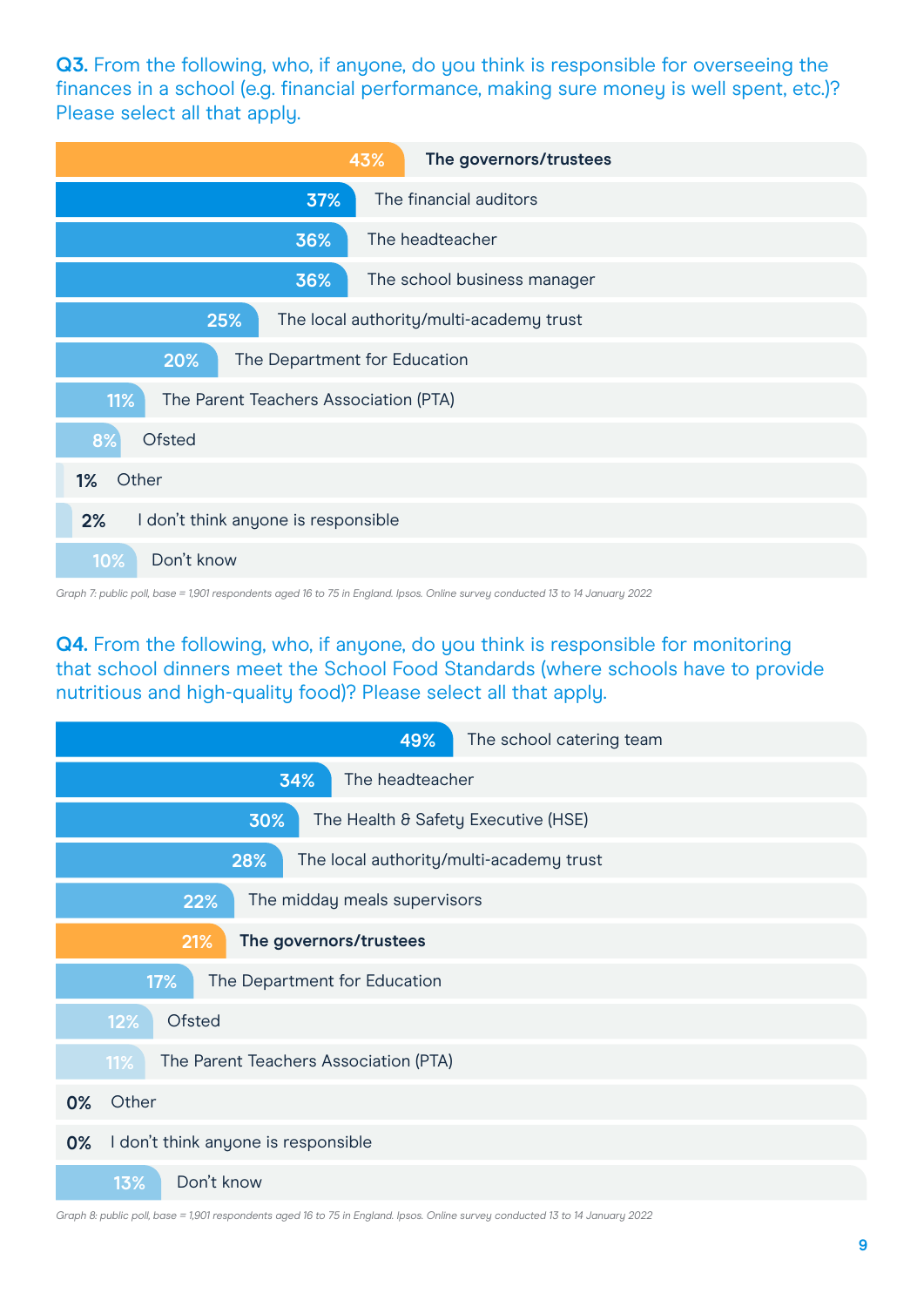#### **Finding 2: The majority of governors and trustees surveyed say that the public doesn't understand their role, and believe it to be largely hidden**

o In our governor survey, we asked, "How well do you think the general public understands your role?". A combined total of **82%** of respondents said that the public does not understand their role (**59%** answered "not that well"; **23%** answered "not at all well")

We also asked governors to rate how "visible" or "hidden" they thought governance was to the general public. Using a scale of 1 ("hidden") to 5 ("visible"), governors gave an average rating of just 2, suggesting that they don't believe their role to be very publicly visible at all

**I think the role of governors is vital and completely overlooked by society. The hidden value we bring to education is massive. You really don't go into governance for thanks but a bit more value from parents at school, nevermind the public at large, would help retention, in my opinion**

*Chair of governors in a maintained school*

While this only represents governors' perception, it accurately reflects the limited understanding of the role that we found in the public poll. This is problematic for current governors, who, we shall see, then feel less valued. It is also problematic for those who might become governors, who do not then understand the impact and important strategic nature of the role and might be deterred from applying, or not even think to apply.

#### **Finding 3: Governors have typically only seen stories about governance in the press a couple of times**

Our governor survey asked respondents how many times they had seen a story about school governance in the mainstream media. Our motivation for asking this was a sense that, more often than not, stories about schools refer only to school leaders (usually, headteachers), teachers or pupils; while governors – a fundamental part of what makes a school successful or not – rarely get featured.

The largest response, **42%**, came from governors who said they had only seen a mainstream media story about school governance "once or twice". A further **34%** had "never seen a story on governance", and **9%** couldn't recall either way

**o** This lack of reporting (albeit, only perceived or remembered) may well contribute to the public not understanding the role and therefore not seeking out opportunities to become a governor ("you can't be what you can't see")<sup>9</sup>

**o** In addition, we heard from some respondents that, on the odd occasion they had seen a story in the media, it tended to be negative

**The only time I ever see a governor interviewed or mentioned is in the context of a major problem, failure of judgement or cultural clash. Don't think I've ever seen a positive story/mention of a governing board**

*Governor in a maintained school*

**9.** *Quote attributed to Marian Wright Edelman, American children's rights activist*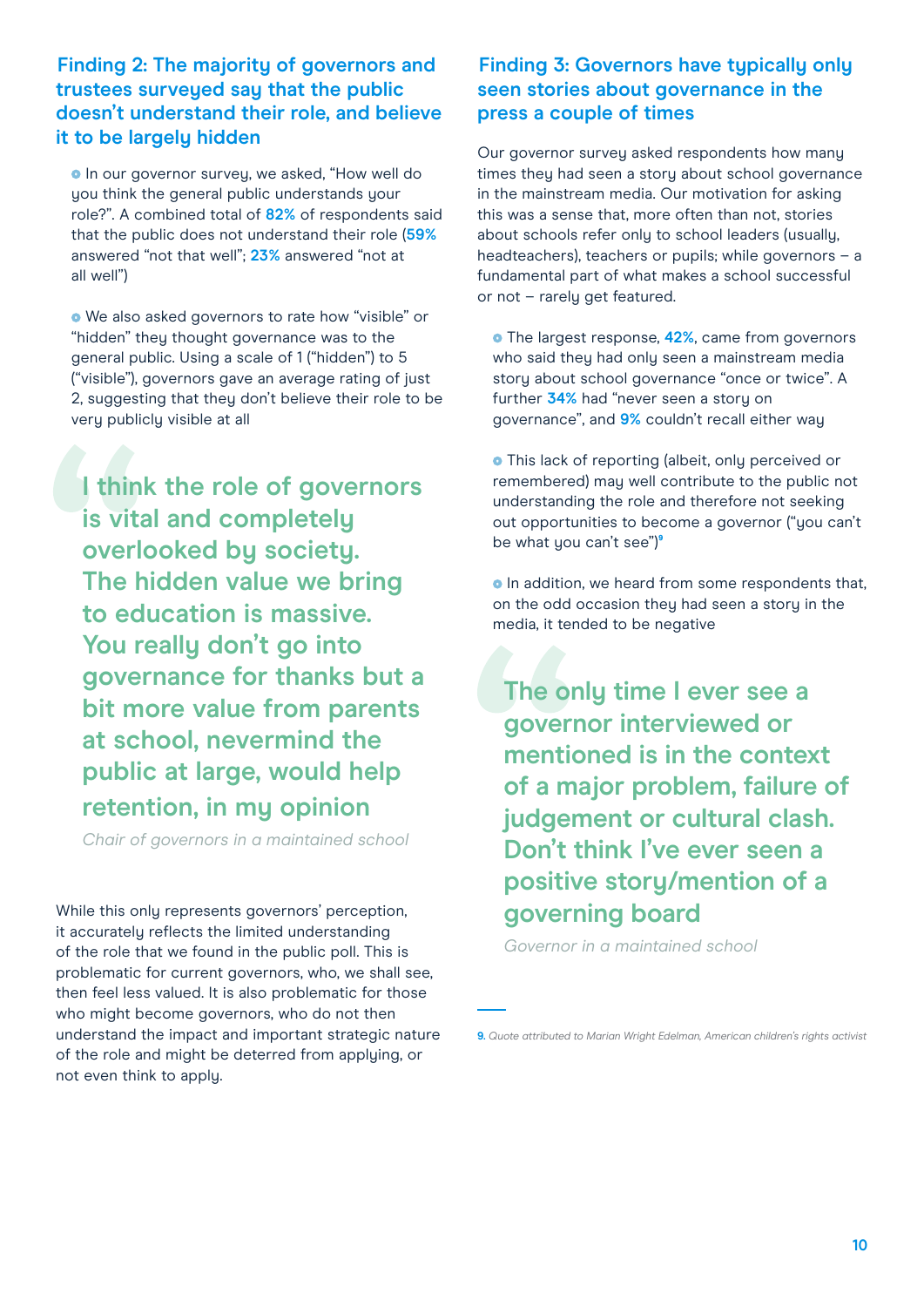## <span id="page-12-0"></span>**Diversity and representation**

#### **Finding 4: Those who understand governance are more likely to be older, white, middle cass, more educated and higher earning**

In our public poll, we found that the following characteristics all had a significant bearing on how likely you are to know what governors are responsible for across each of our 4 key questions:

#### **Age**

The older respondents were, the more likely they were to (rightly) think that governors/trustees were responsible across the questions – except with respect to monitoring compliance with the School Food Standards, where knowledge increased more marginally with age:

**o** Regarding holding school leaders accountable for educational performance: **25% of 16 to 24** year-olds thought that governors/trustees were responsible, which rose steadily to **43% of 65 to 75 year-olds**

**•** Regarding strategic direction (ensuring the school is implementing its vision, aims and ethos): **29% of 16 to 24** year-olds thought that governors/trustees were responsible, which rose steadily to **52% of 65 to 75** year-olds

**•** Regarding overseeing the finances (e.g. financial performance, making sure the money is well spent, etc.): **27% of 16 to 24** year-olds thought that governors/trustees were responsible, which rose steadily to **56% of 65 to 75** year-olds

**•** Regarding monitoring that school dinners meet the School Food Standards: **15% of 16 to 24** yearolds thought that governors/trustees were responsible, which rose steadily (but more marginally) to **28% of 65 to 75** year-olds

#### **Ethnicity**

White respondents were more likely to think that governors/trustees were responsible across the questions than those from ethnic minorities (excluding white minorities)<sup>10</sup>, with the gap less pronounced when it came to understanding who monitors compliance with the School Food Standards:

**•** Regarding holding school leaders accountable for educational performance: **37%** of white respondents thought that governors/trustees were responsible, compared to **30%** of those from ethnic minorities

**•** Regarding strategic direction (ensuring the school is implementing its vision, aims and ethos): **46%** of white respondents thought that governors/trustees were responsible, compared to **30%** of those from ethnic minorities

**•** Regarding overseeing the finances (e.g. financial performance, making sure the money is well spent, etc.): **45%** of white respondents thought that governors/trustees were responsible, compared to **33%** of those from ethnic minorities

**•** Regarding monitoring that school dinners meet the School Food Standards: **22%** of white respondents thought that governors/trustees were responsible, compared to **17%** of those from ethnic minorities

**10.** *Ipsos public poll questions are based on the* **[Government Statistical](https://gss.civilservice.gov.uk/wp-content/uploads/2016/03/P3-Ethnic-Group-June-16-1.pdf)  [Service census ethnic group question.](https://gss.civilservice.gov.uk/wp-content/uploads/2016/03/P3-Ethnic-Group-June-16-1.pdf)** *When writing about the ethnicity of our respondents, we have used the following government guidance:* **[GOV.UK, Writing](https://www.ethnicity-facts-figures.service.gov.uk/style-guide/writing-about-ethnicity)  [about ethnicity](https://www.ethnicity-facts-figures.service.gov.uk/style-guide/writing-about-ethnicity)**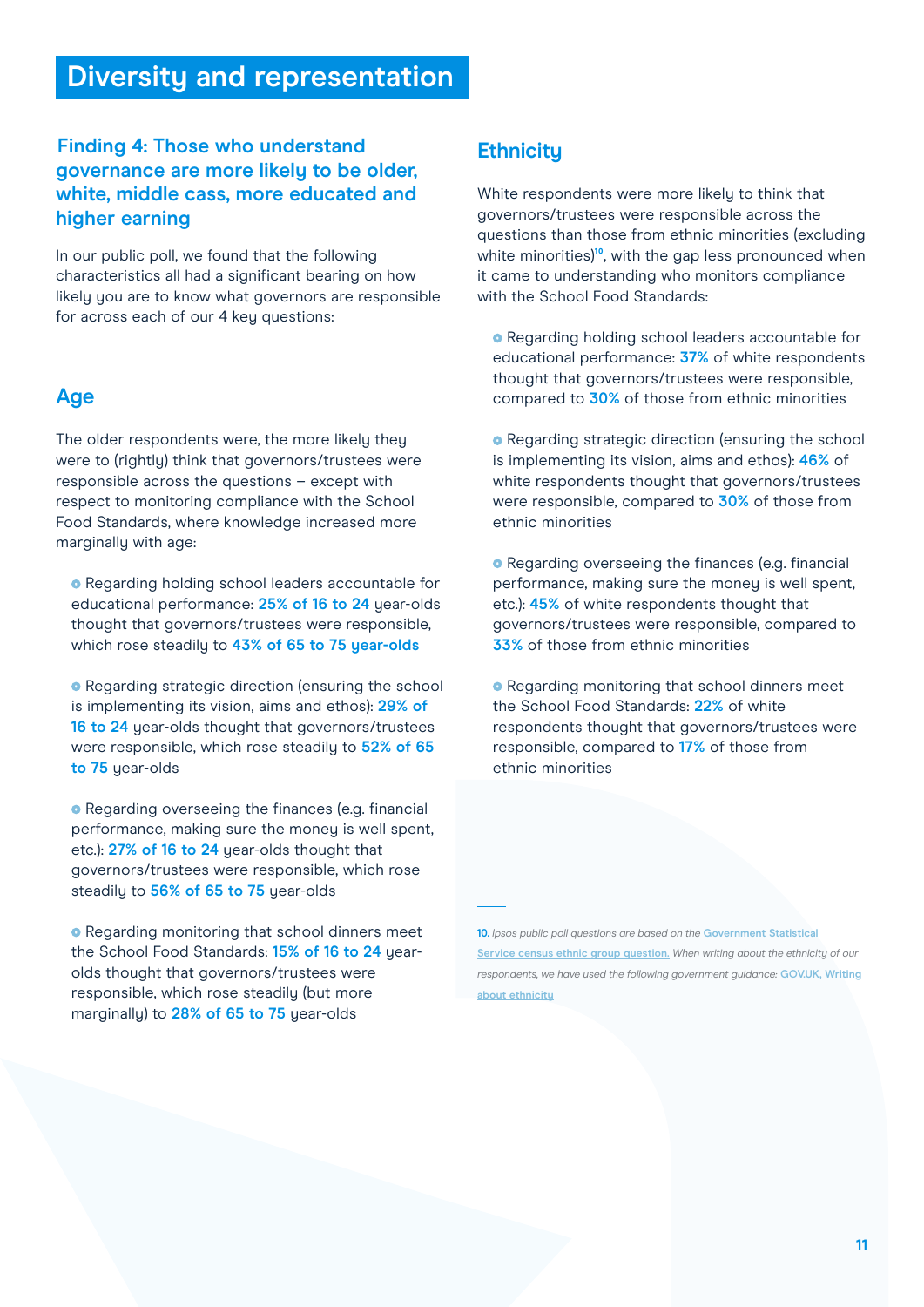#### **Social grade**<sup>11</sup>

The higher respondents' social grade, the more likely they were to think that governors/trustees were responsible across the questions (again, with less of a difference in understanding when it came to monitoring compliance with the School Food Standards):

**o** Regarding holding school leaders accountable for educational performance: **41%** of ABs (commonly recognised as "middle class") thought that governors/trustees were responsible, which fell steadily to **25%** of DEs

**•** Regarding strategic direction (ensuring the school is implementing its vision, aims and ethos): **50%** of ABs thought that governors/trustees were responsible, which fell steadily to **33%** of DEs

**•** Regarding overseeing the finances (e.g. financial performance, making sure the money is well spent, etc.): **48%** of ABs thought that governors/trustees were responsible, which fell steadily to **33%** of DEs

**•** Regarding monitoring that school dinners meet the School Food Standards: **24%** of ABs thought that governors/trustees were responsible, which fell (but more marginally) to **19%** of DEs

#### **Education status**

The more educated respondents were, the more likely they were to think that governors/trustees were responsible across the questions:

Regarding holding school leaders accountable for educational performance: **45%** of those educated to degree level or higher thought that governors/ trustees were responsible, which dropped steadily to **25%** of those educated to GCSE or equivalent

**•** Regarding strategic direction (ensuring the school is implementing its vision, aims and ethos): **50%** of those educated to degree level or higher thought that governors/trustees were responsible, which dropped steadily to **36%** of those educated to GCSE or equivalent

**o** Regarding overseeing the finances (e.g. financial performance, making sure the money is well spent, etc.): **48%** of those educated to degree level or higher thought that governors/trustees were responsible, which dropped steadily to **37%** of those educated to GCSE or equivalent

**•** Regarding monitoring that school dinners meet the School Food Standards: **26%** of those educated to degree level or higher thought that governors/ trustees were responsible, which dropped steadily to **15%** of those educated to GCSE or equivalent

#### **Earnings**

The higher-earning respondents were, the more likely they were to think that governors/trustees were responsible across the questions (except with regard to who monitors compliance with the School Food Standards, where there was not much difference in knowledge by earnings):

Regarding holding school leaders accountable for educational performance: **46%** of respondents earning **£55,000** or more thought that governors/ trustees were responsible, compared to **27%** of those people earning up to **£19,999**

**•** Regarding strategic direction (ensuring the school is implementing its vision, aims and ethos): **49%** of respondents earning **£55,000** or more thought that governors/trustees were responsible, compared to **37%** of those earning up to **£19,999**

**o** Regarding overseeing the finances (e.g. financial performance, making sure the money is well spent, etc.): **51%** of respondents earning **£55,000** or more thought that governors/trustees were responsible, compared to **36%** of those earning up to **£19,999**

**o** Regarding monitoring that school dinners meet the School Food Standards: **22%** of respondents earning **£55,000** or more thought that governors/ trustees were responsible, compared to **18%** of those earning up to **£19,999**

**11.** *Social grades are based on the* **[National Readership Survey \(NRS\)](https://www.nrs.co.uk/nrs-print/lifestyle-and-classification-data/social-grade/)  [classification:](https://www.nrs.co.uk/nrs-print/lifestyle-and-classification-data/social-grade/)** *AB (higher managerial, administrative and professional/ intermediate managerial, administrative and professional); C1 (supervisory, clerical and junior managerial, administrative and professional); C2 (skilled manual workers); DE (semi-skilled and unskilled manual workers/state pensioners, casual and lowest grade workers, unemployed with state benefits only)*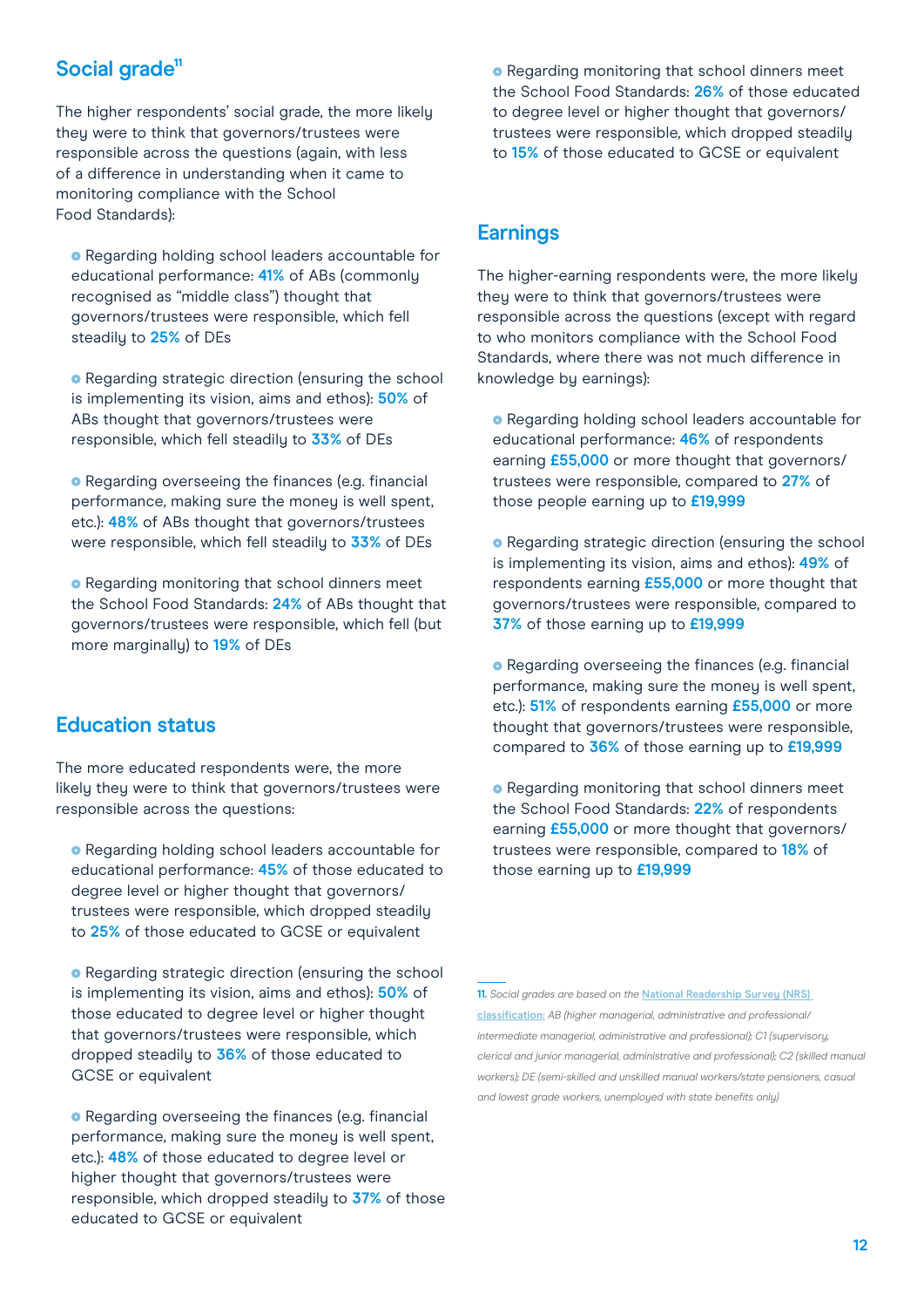#### **Finding 5: Data from our governor survey suggests that governors, too, are typically older (35+), white and more educated**

**•** More than half (57%) of respondents to this survey – all governors themselves – said they were aged 55 or over. Nearly a third (32%) were 65 or over:



**Which age range do you fall into?**

*Graph 9: governor survey, base = 3,995 respondents, online survey conducted 13 to 24 January 2022*

**0 90%** described themselves as white<sup>12</sup>, with only 8% combined describing themselves as Asian/Asian British, Black/African/Caribbean/Black British, mixed/ multiple ethnic group/other ethnic group, and **2%** preferring not to say

### **Which option best describes your**  ethnic group or background?<sup>13</sup>



*Graph 10: governor survey, base = 3,995 respondents, online survey conducted 13 to 24 January 2022*

 $0.79%$  were educated to at least graduate degree level, despite the fact that there is no requirement to have achieved any particular 'level' educationally (governors only need to be 18 or older). Over a third (**36%**) were educated to postgraduate, doctorate or equivalent level

### **What is the highest level of education you have completed? (Choose 1 only)**



*Graph 11: governor survey, base = 3,995 respondents, online survey conducted 13 to 24 January 20223,995*

**12.** *This compares with the latest published census data (2019), where 84.8% of the population in England and Wales identified as "white"; note that our survey did not include respondents from Wales.* **[ONS, Population estimates by ethnic group](https://www.ons.gov.uk/peoplepopulationandcommunity/populationandmigration/populationestimates/articles/populationestimatesbyethnicgroupandreligionenglandandwales/2019)  [and religion, England and Wales: 2019](https://www.ons.gov.uk/peoplepopulationandcommunity/populationandmigration/populationestimates/articles/populationestimatesbyethnicgroupandreligionenglandandwales/2019)**

**13.** *We referred respondents to the* **[ONS categories for ethnicity](https://www.ons.gov.uk/methodology/classificationsandstandards/measuringequality/ethnicgroupnationalidentityandreligion)**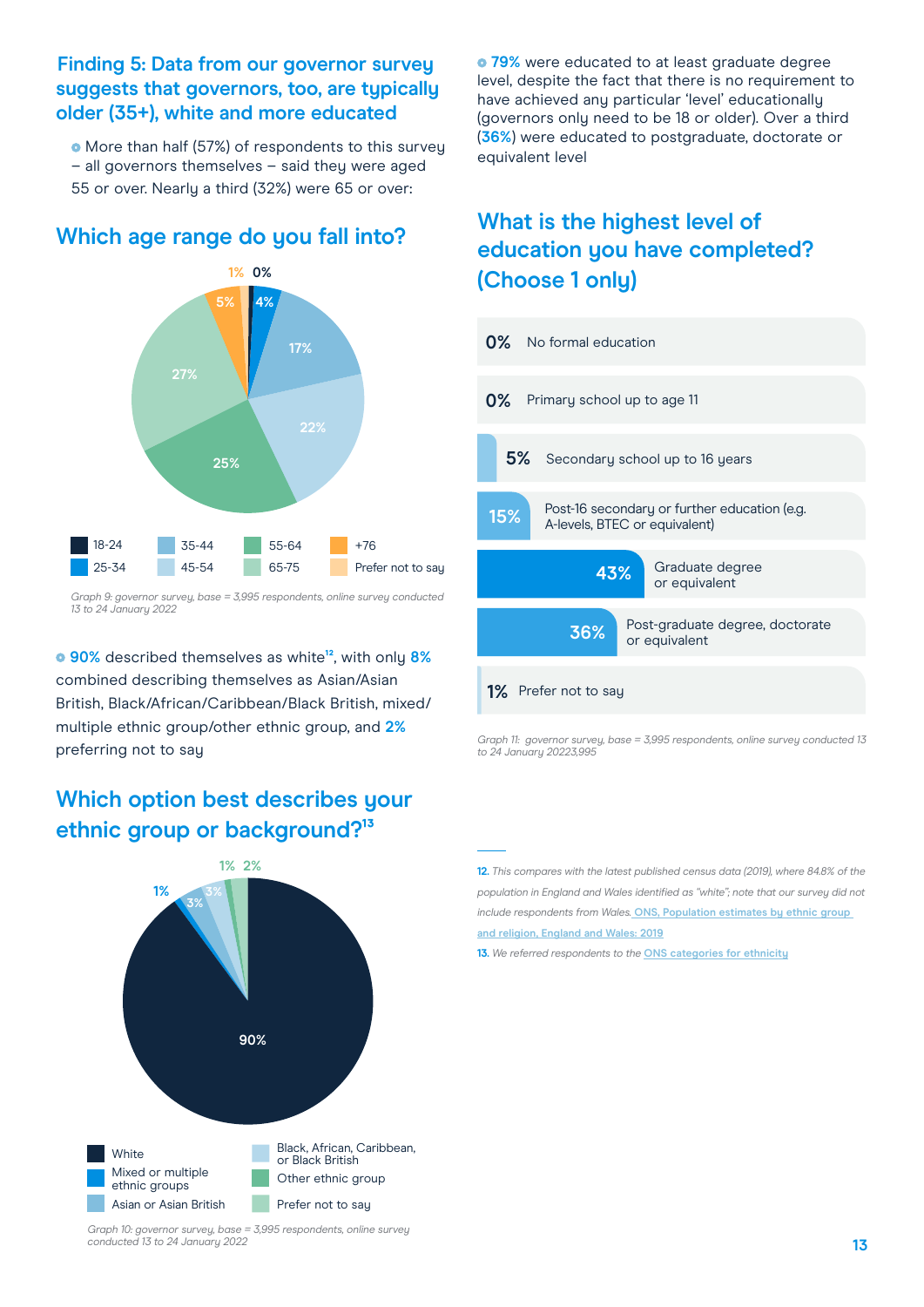There is a clear correlation between the profiles of those people who are more likely to know about governance (as per the public poll findings) and those who are themselves serving governors. This suggests that there is a section of society that isn't fully aware of the role and may be prevented from accessing it due to this lack of awareness.

#### **Finding 6: Governors themselves (largely white, older and more educated) reported that their boards were diverse in terms of gender, but much less so for age, ethnicity, social class and disability**

We asked respondents to our governor survey about diversity on their own boards in terms of gender, age, race<sup>14</sup>, social class and disability. In each case, we asked them to tell us whether they thought their board was "very diverse", "somewhat diverse" or "not diverse", or whether they did not know.

The results reveal how governors perceive diversity on their own boards – although perception, of course, may not fully reflect reality – and jar with the data we reported in the previous section.

This also begs the question 'How diverse is "diverse enough"?'. Do governors believe that it's enough to have 'some' diversity on their boards? Or does this speak to there being areas of the countru or local school communities where, say, diversity in social class or ethnicity is less pronounced generally? In addition, the issue of 'hidden diversity' comes through here – with many people not sure how to respond to the question as related to social class or disability, which people don't always "wear on their sleeve".

Gender diversity fared best, with **48%** of respondents saying their board was "very diverse" in terms of gender, and **44%** saying "somewhat diverse"

Age diversity fared less well, with **23%** thinking their board was "very diverse" and **64%** saying "somewhat diverse"

**[Being a governor] requires a lot of time commitment. I am retired and have more time available but you need diversity on governing boards, not just older people.**

*Chair of a local governing board in a MAT*

**o** Racial diversity scored much less well, with only **11%** of respondents describing their board as "very diverse" in this sense and the majority, **55%**, saying it was not racially diverse

**I feel the board I work with is very prejudiced and biased. There is very little diversity and they take no notice at all of any opinion that is different.**

*Governor in a maintained school*

**o** In terms of social class, an even smaller proportion – **9%** – said their board is "very diverse", although a smaller proportion described their board as "not diverse" for social class (**28%**) than "not diverse" for race (**55%**)

**O** Disability fares worst among the boards represented by our survey respondents. **62%** described their board as "not diverse" in terms of disability, and only **3%** said it was "very diverse"

With this question, around 1 in 5 in each case answered that they did not know about the diversity of their boards regarding social class and disability, the perhaps more hidden characteristics of those we asked about. **18%** did not know about social class, and **21%** did not know about disability

**<sup>14.</sup>** *We used the term "race" in the governor survey; in the public poll we used "ethnicity"*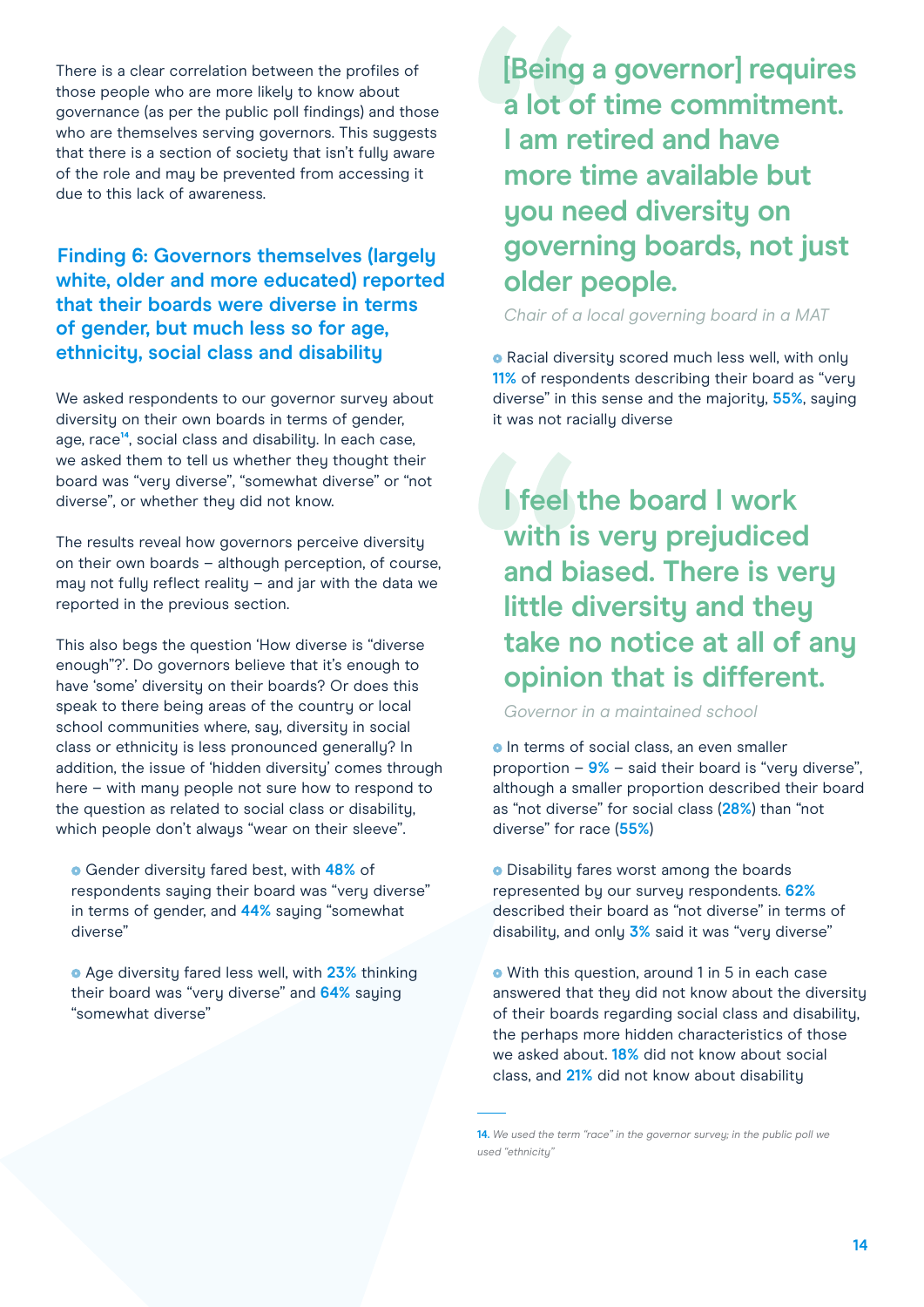## **How diverse would you say your board is in the following areas?**



*Graph 12 (A-E): governor survey, base = 4,006 respondents, online survey conducted 13 to 24 January 2022*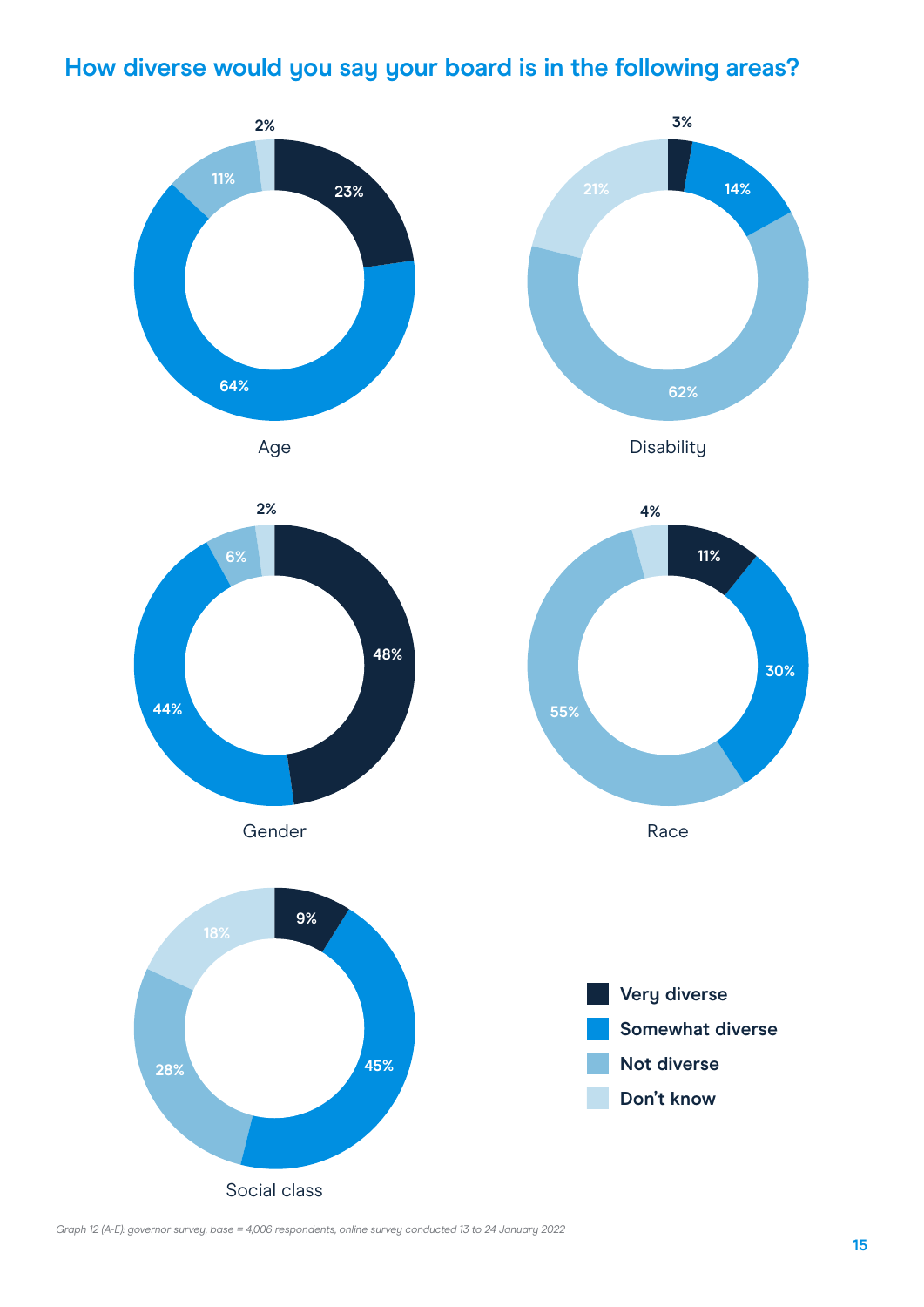o In addition, among just the respondents who identified as white, **13%** thought that their stakeholder communities were "extremely well reflected" on their boards and **44%** said they were "well reflected". Again, this is perception and may not reflect fact, but given what we know about the characteristics of our sample, it points to a narrow interpretation of what being a diverse and representative board means

#### **Why is this important?**

The DfE's Governance handbook<sup>15</sup> stipulates:

**o** "Boards should welcome and thrive on having a sufficiently diverse range of individuals, viewpoints and/or experiences, since open debate leads to good decisions in the interests of the whole school/trust community"

**.** "Boards must ensure they understand the full diversity of the cultural and religious context of the school and the community it serves. Having some people on the board who have no close ties with the school, or who come from outside the faith or ethnic group of the majority of pupils, can help ensure that the board has sufficient internal challenge to the decisions it makes and how it carries out its strategic functions"

**o** "It is important that boards reflect the diversitu of the school/trust communities that they serve. Consideration should be given to all the protected characteristics. Diverse boards promote inclusive school environments and provide diverse role models for staff and young people"

**15***.* **[GOV.UK](https://www.gov.uk/)** *– DfE, Governance* **[handbook](https://www.gov.uk/government/publications/governance-handbook)** *and competency framework*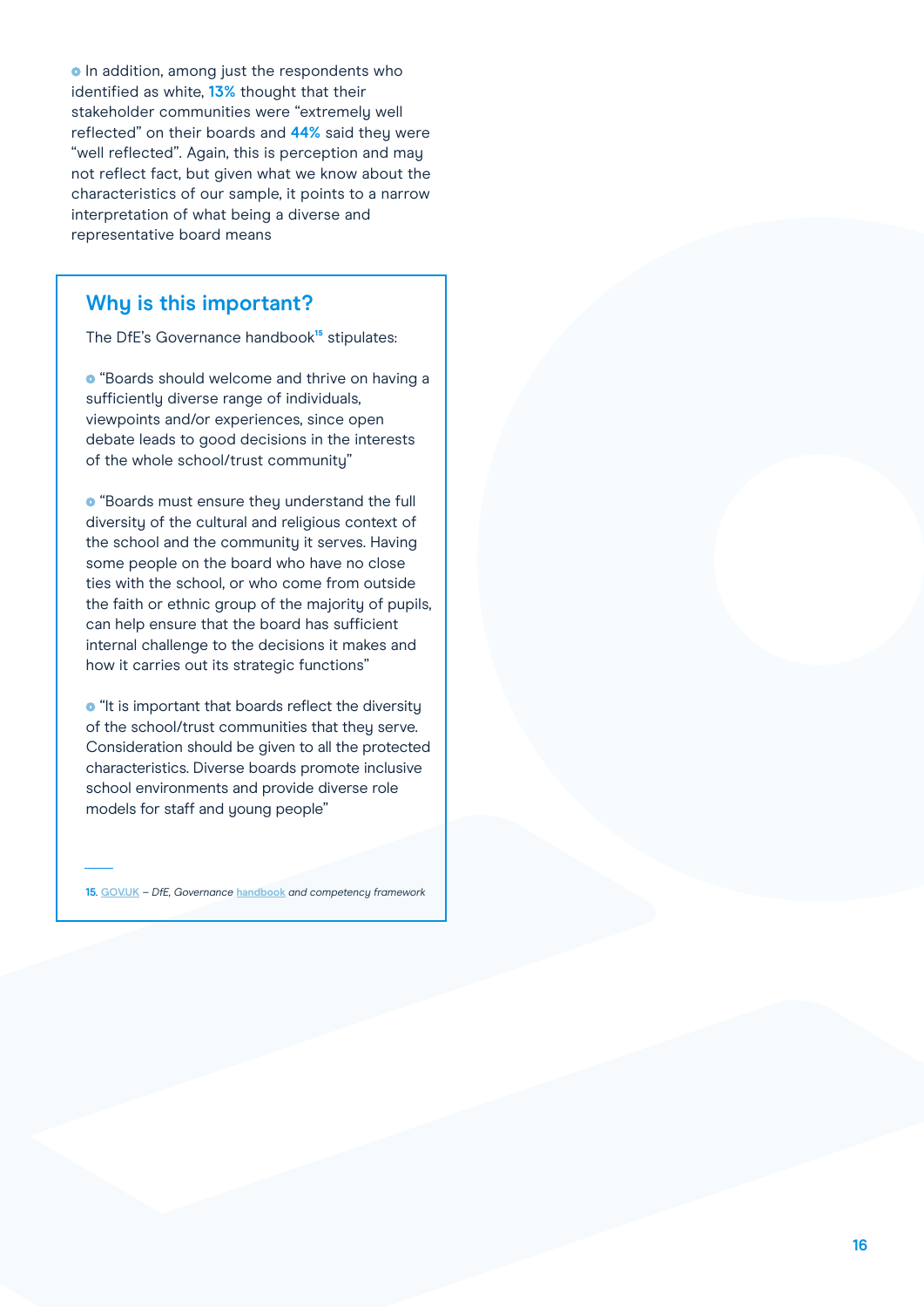## <span id="page-18-0"></span>**The missing pool of talent**

#### **Finding 7: Younger people and those from most ethnic minority backgrounds are more likely to be interested in the role, but need to know more about it**

**O** Our public poll asked a fifth and final question, alongside the questions about knowledge of the role of governance. This was about respondents' level of experience and interest in governance – had they been a governor, and would they be interested in the role in the future? The options available to them were:

**I** have never been a school governor and am unlikely to consider it for the future

o I have never been a school governor, but I might consider it if I knew more about it

**I** have never been a school governor, but would consider it for the future

o I have been a school governor in the past and would not consider doing it again

o I have been a school governor in the past and would consider doing it again

- **I** am currently a school governor
- **O** Don't know
- **•** Prefer not to say

Of those who had not been a governor, the younger they were (particularly the under-35s, with 26% of 16 to 34 year-olds), the more likely they were to say that they would consider it in the future or that they might consider it if they knew more about it:

**Breakdown of respondents, by age, who answered "I have never been a school governor, but I might consider it if I knew more about it"**



*Graph 13: "I have never been a school governor, but I might consider it if I knew more about it", public poll, base = 322 respondents aged 16 to 75 in England. Ipsos. Online survey conducted 13 to 14 January 2022*

## **Breakdown of respondents, by age, who answered "I have never been a school governor, but would consider it for the future"**



*Graph 14: "I have never been a school governor, but would consider it for the future", public poll, base = 213 respondents aged 16 to 75 in England. Ipsos. Online survey conducted 13 to 14 January 2022*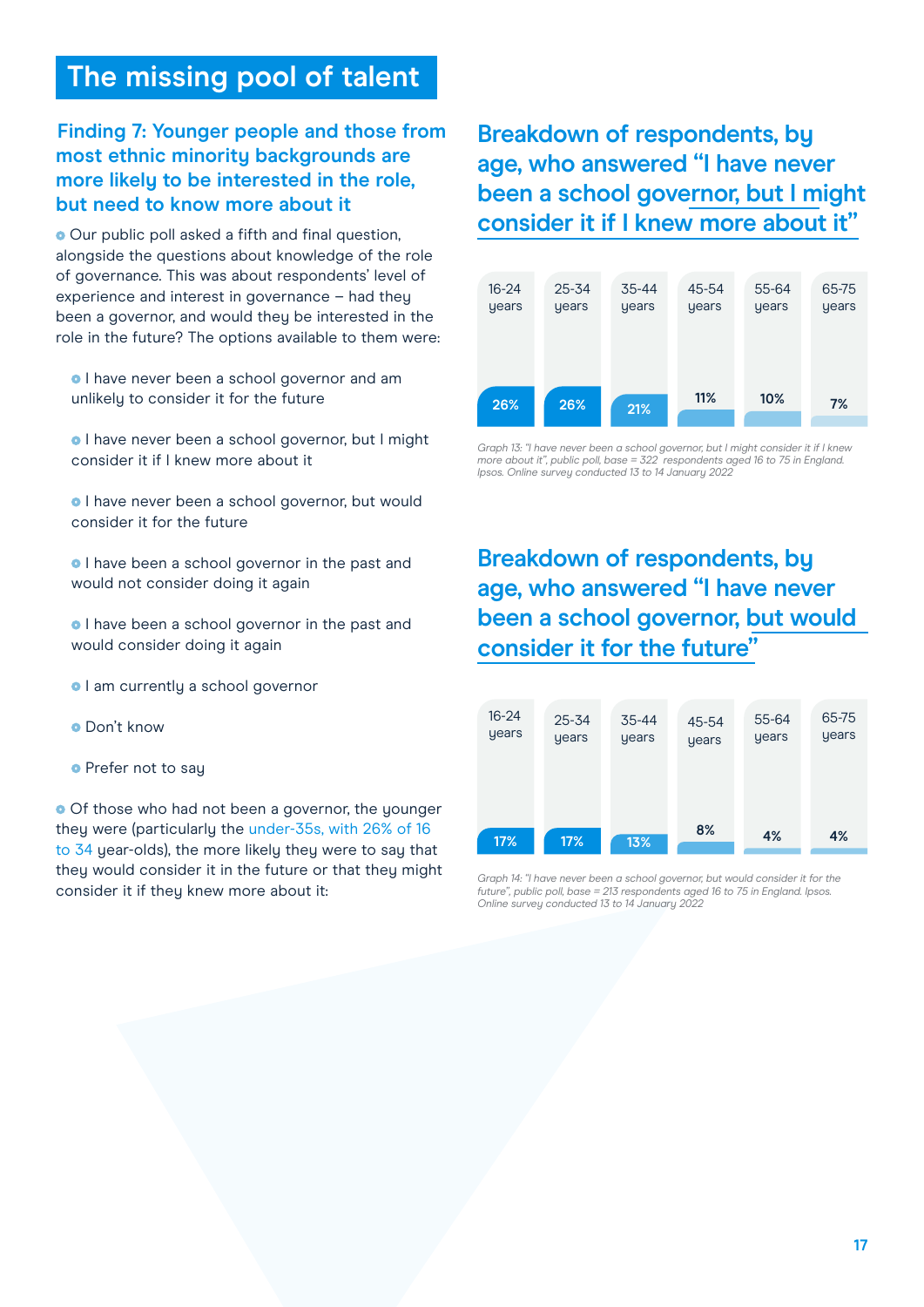**o** These findings beg the question: is the lack of younger governors on boards today mainly down to an awareness issue for those under 35? And, given their higher propensity to show an interest in governance, how do we reach them to increase that awareness?

**o** The data also shows that, among those who had not been a governor, those who identified as Asian/ Asian British, Black/African/Caribbean/Black British, mixed/multiple ethnic group/other ethnic group, were more likely to say they might consider the role if they knew more about it, or would consider it in the future, than respondents who identified as white. (Among those who hadn't been a governor, just **29%** of white respondents would consider the role, compared to **51%** of Asian/Asian British respondents, **46%** of Black/African/Caribbean/Black British respondents, and **40%** of mixed/multiple ethnic group respondents)

**o** This throws up positive opportunities to improve both age and ethnic diversity on boards, if we can do more to raise awareness and build on the higher propensity among younger people and those from ethnic minorities (excluding white minorities) to consider governance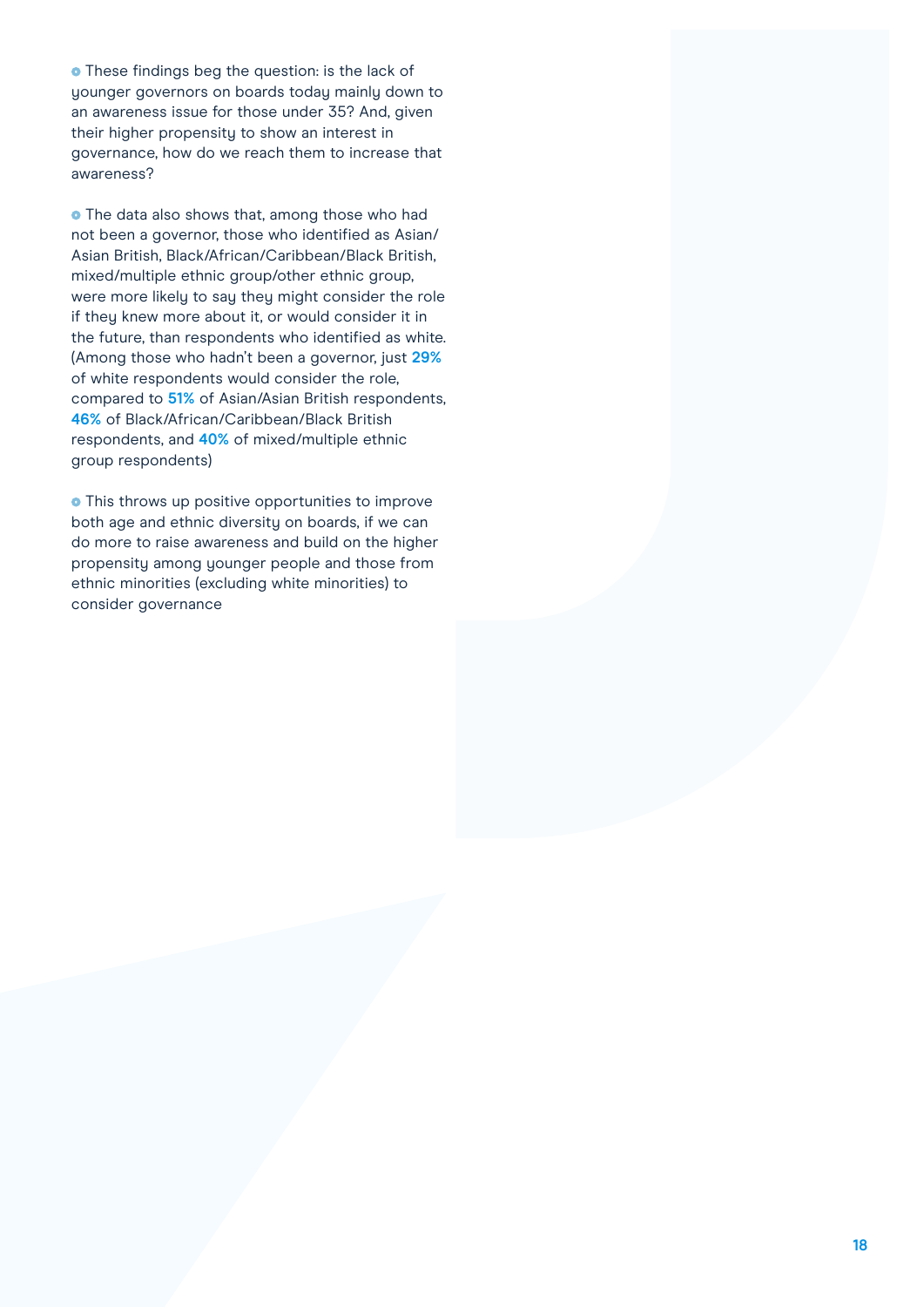## <span id="page-20-0"></span>**Recruitment, channels into governance and barriers**

**Finding 8: Most governors and trustees in our survey arrived in the role through a "closed-shop" route – often, having worked in the school sector, as parents of schoolage children, or having links to the sector, such as through personal relationships**

In our governor survey, we asked, "What was your knowledge of the school sector before taking on your first governance role?", to better understand routes into governance and whether prior knowledge of the sector is a factor. The findings demonstrate a "closed-shop" route into the role, and potentially an over-representation on governing boards of people with (often strong) pre-existing links to the sector:

Only **9%** of respondents said they had no knowledge of the school sector at all when they became a governor

 $\bullet$  **43%** had some professional knowledge, having worked in the sector

The same proportion, **43%**, had some knowledge from being a parent or carer of school-age children

**20%** had some knowledge through personal relationships with people working in the sector

**We have a very un-diverse board of mainly retired teachers**

*Governor in a maintained school*

## **I have been both a head and an assistant head in secondary and also worked in special schools**

*Vice-chair of governors in a maintained school*

In addition, as we've already covered, **39%** said they were, or had been, a parent governor. Anecdotally, we know that many parent governors, when they finish their (usually) 4-year term, go on to be co-opted into a different role on the same board, thus populating the board with parents.

**Although I was an elected parent governor for 5 years, once my children left to go to secondary school, the board wanted to keep me on for my skills and experience, so I was given a new role as a local authority governor**

*Vice-chair of governors in a maintained primary school*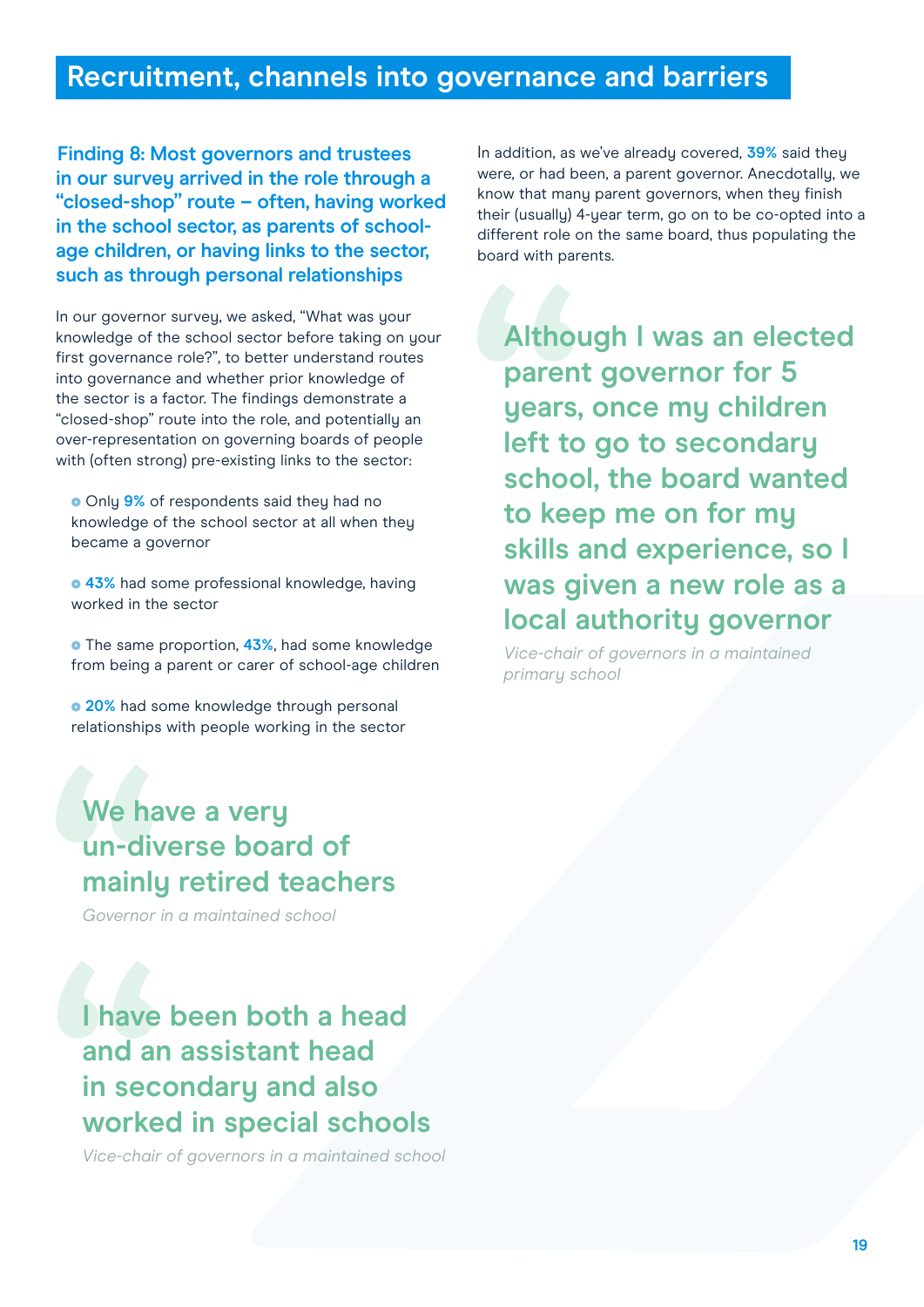## **What was your knowledge of the school sector before taking on your first school governance role? Select all that apply**



*Graph 15: governor survey, base = 4,006 respondents, online survey conducted 13 to 24 January 2022*

We also asked more specifically about barriers to being a governor. While **38%** of all respondents said they had faced "no barriers", this was true for only **32%** of those who previously answered that they came into governance with "no previous knowledge". Among this group, a higher proportion reported facing the barriers "lack of experience of the English education system" (**23%** vs **9%** of all respondents), "lack of experience on a board" (**23% vs 18%** overall), and "capacity due to other commitments" (**27% vs 24%** overall)

**•** These broken-down findings highlight the increased difficulties involved in being a governor for those who are not 'linked' to the sector, and reinforces the need for us to think about how we better support these governors, especially when they are first getting to grips with the role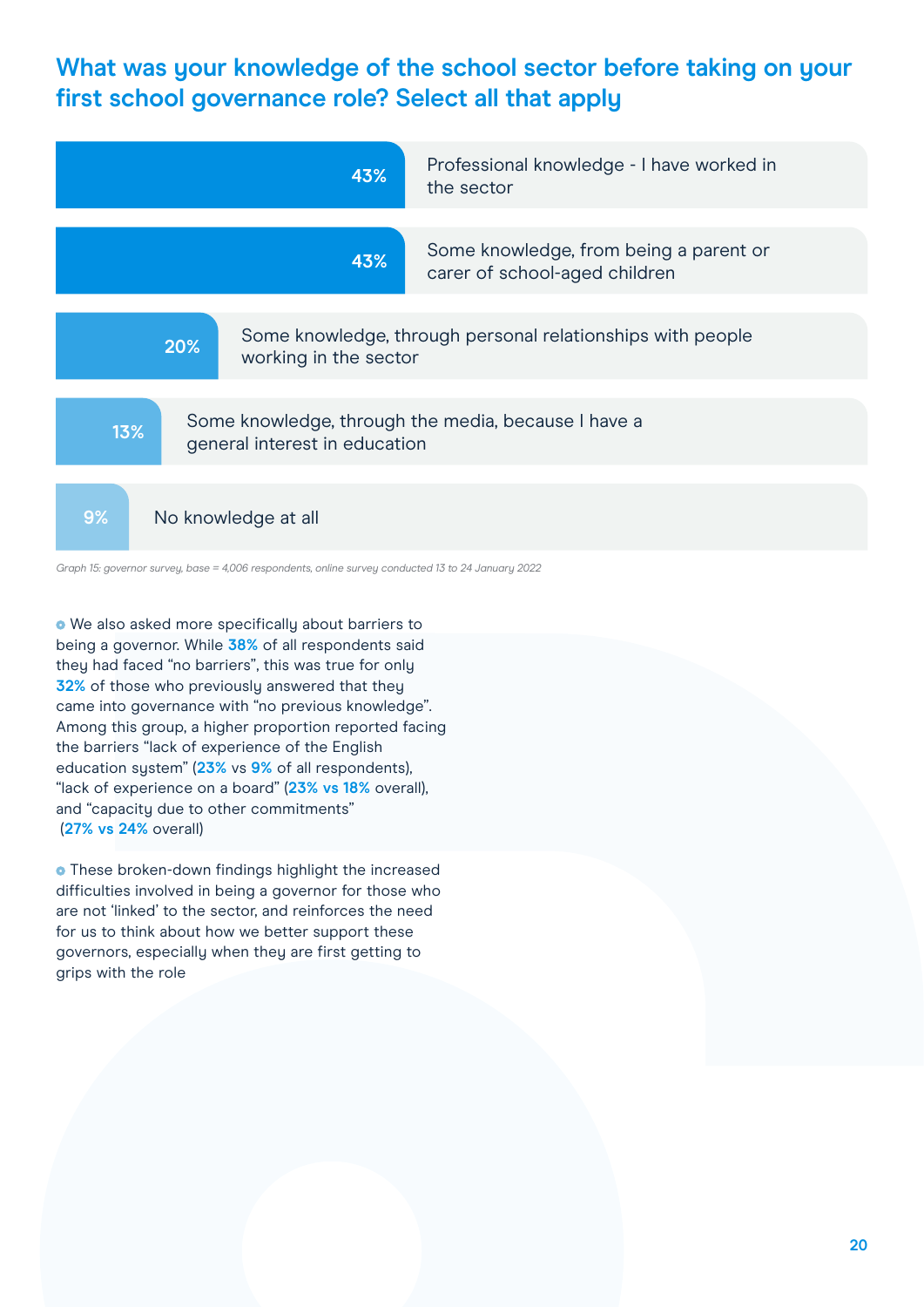## <span id="page-22-0"></span>**Value, impact and appetite**

#### **Finding 9: The majority of governors and trustees surveyed feel the difference they make isn't noticed or valued by the public**

Our governor surveu asked how respondents felt about the public perception and value placed on the difference they make in their role:

 $\circ$  **74%** said they don't think the difference they make is noticed by the general public. Only **8%** thought it was noticed

Only around **1 in 10 (12%)** said they feel that the difference they make is valued by the public. **56%** did not feel it was valued, and nearly **a third (32%)** said they didn't know

**o** These findings tie into our theme around "closedshop" routes, as well as media representation of governance – the public cannot notice or value something that they don't see or hear about

#### **Finding 10: Despite this, the majority of those asked would recommend being a governor because "you can make a difference"**

In our governor survey, we also asked respondents why they decided to become a governor, whether they'd recommend the role to other people and the reasons for this, and whether they planned to finish their term of office:

**•** When indicating why they decided to become a governor, respondents' 3 most commonly-selected reasons were all about "giving back"

**6 51%** said "to give my skills and experience where needed"

**42%** said "to do something meaningful with my free time"

**41%** said "to support my child's/children's school"

**o** In addition, over a third (36%) wanted "to gain new skills and experience for myself personally" (as opposed to supporting their career) via the role:

## **Why did you first decide to become a governor? Select all that apply**

| 51%                                                               |  | To give my skills and<br>experience where needed |  |  |
|-------------------------------------------------------------------|--|--------------------------------------------------|--|--|
| To do something meaningful<br>42%<br>with my free time            |  |                                                  |  |  |
| To support my child's/<br>41%<br>children's school                |  |                                                  |  |  |
| To gain new skills and experience<br>36%<br>for myself personally |  |                                                  |  |  |
| To support and challenge a school<br>31%<br>that needed governors |  |                                                  |  |  |
| I was personally asked and felt I<br>26%<br>should say yes        |  |                                                  |  |  |
| I wanted a volunteer position and this<br>18%<br>suited me        |  |                                                  |  |  |
| To gain new skills and experience to<br>17%<br>support my career  |  |                                                  |  |  |
| 3% It came with my job e.g. I am ex-officio                       |  |                                                  |  |  |
| <b>0%</b> Other (please specify)                                  |  |                                                  |  |  |

*Graph 16: governor survey, base = 4,006 respondents, online survey conducted 13 to 24 January 2022*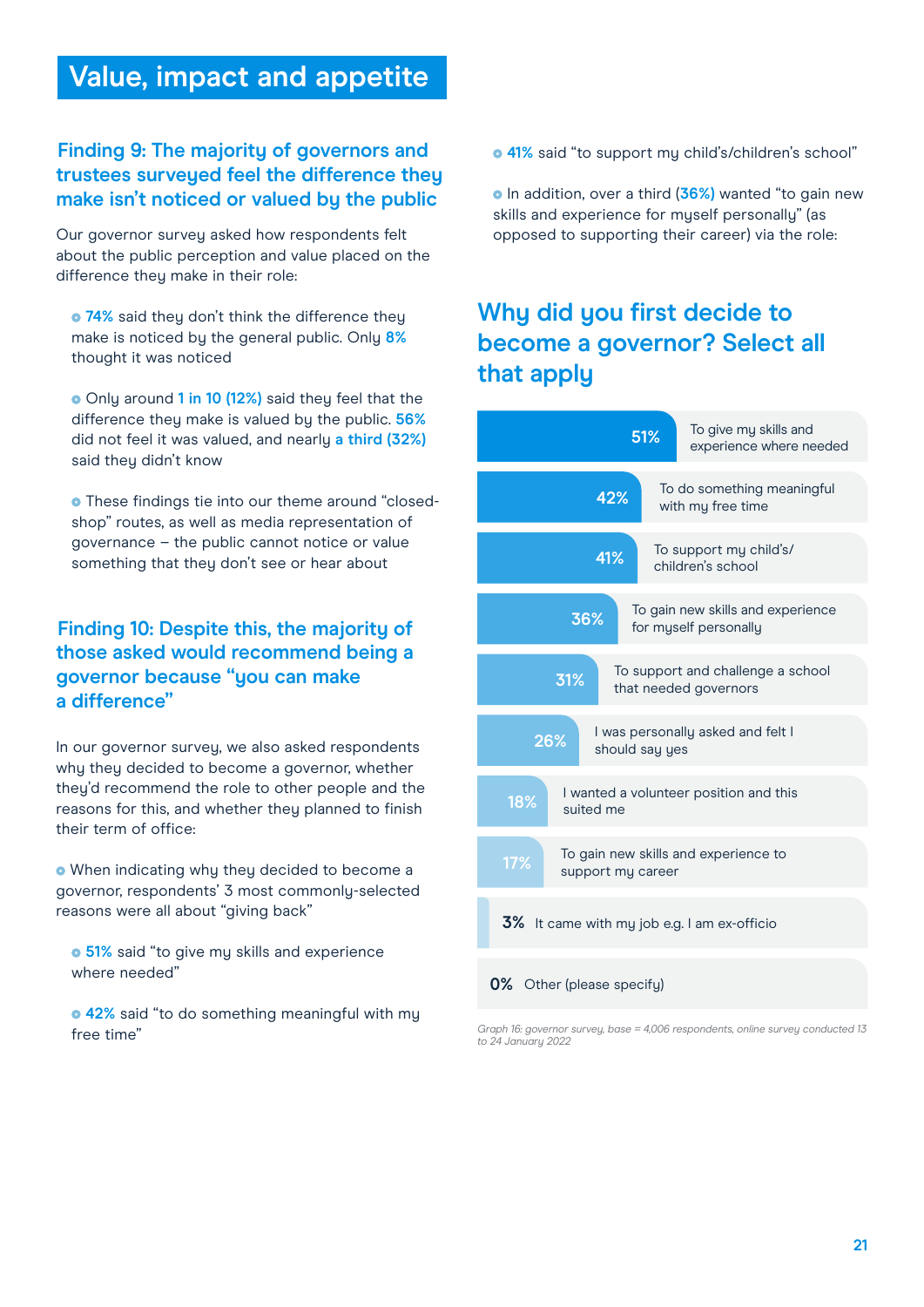Alongside this, we also heard that, generally speaking, respondents feel like they understand the school sector. When asked to rate their knowledge of schools now, on a scale of 1 (low) to 5 (high), the biggest response came from the 44% who chose 4, and a combined total of 69% chose 4 or 5.

Nearly 9 in 10 (89%) of those surveyed would recommend being a governor to other people

**O** Of those who would recommend the role, the most popular reasons were that "you can make a difference" (96%), "you can develop your skills" (68%) and "it's enjoyable" (54%). That 96% (of the 89% who would recommend it) who feel they are "making a difference" is a huge testament to the impact governors themselves feel they're able to have

## **Would you recommend being a governor to other people?**



*Graph 17: governor survey, base = 4,006 respondents, online survey conducted 13 to 24 January 2022*

**I decided to become a governor because, following my own experience of the school system, I didn't want to sit back and be a bystander but to have an insight, and understand a system that restricted me, to be involved, to persevere towards change, to challenge, to succeed**

*Vice-chair of governors in a maintained school*

**I decided to become a governor because I left school at 15, and my school had no aspirations for me. I've just retired as a senior pathology research fellow. The current pupils at the school I govern will not have the same deal as me**

#### *Chair of governors in a maintained school*

Among the **3%** (125 respondents) who would not recommend being a governor, the main reason given was that "it's too much work" (**58%**)

## **Unrealistic expectations of amateurs. Too much responsibility without tools to do the job properly**

*Vice-chair of governors in a maintained schoo*l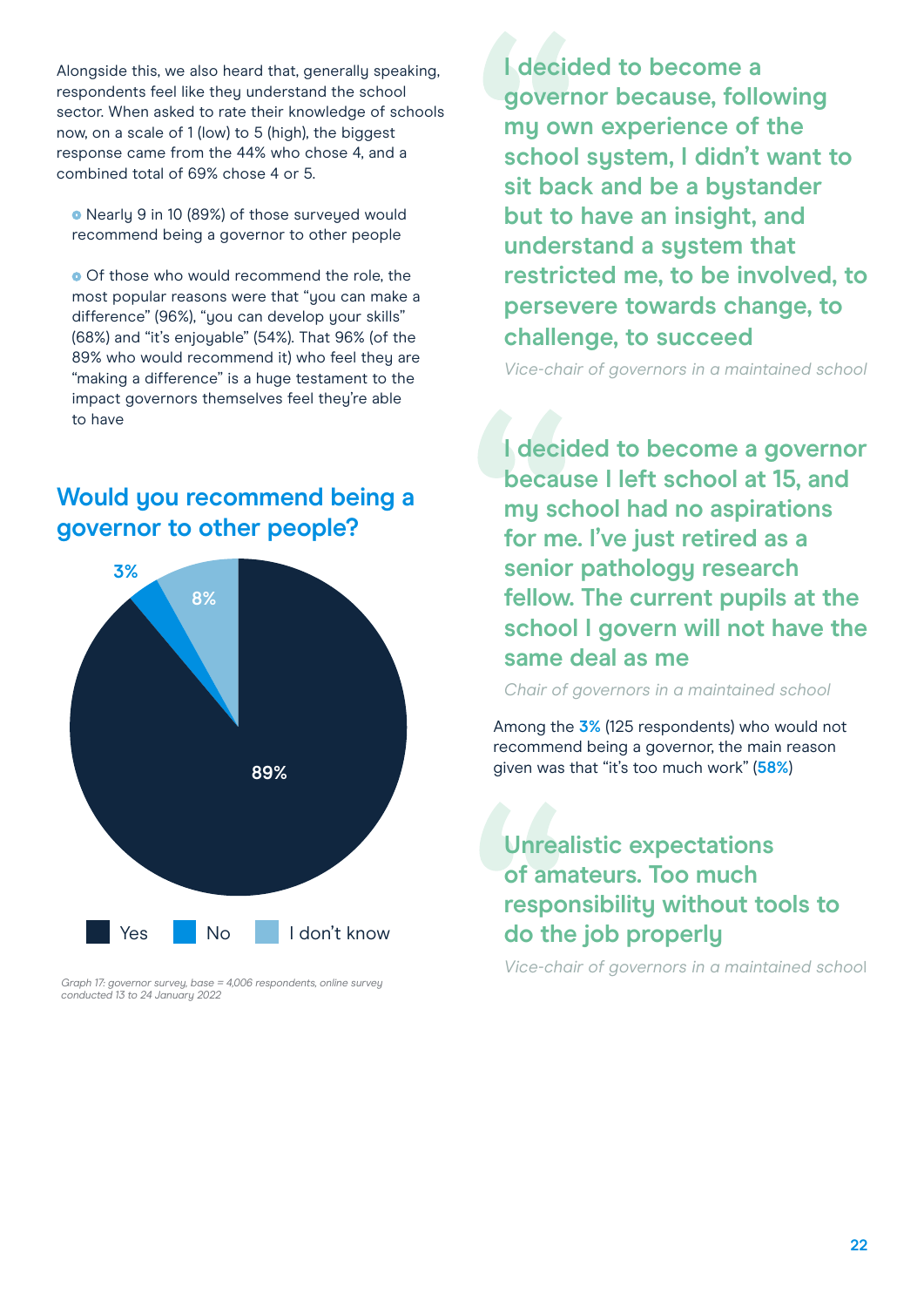We also received more than 300 comments from those who did not know whether they would recommend the role. Among these, there were some common themes:

**36%** mentioned the time commitment being too much

- **20%** said they were too new to the role to advise
- **0 17%** said it's too much responsibility

**16%** commented that it would depend on the person – the role is not for everyone

## **It would depend on how much time the other person had available. It involves a massive amount of paperwork, reading and training**

*Local governor in a MAT*

**•** Encouragingly, 92% said they plan to finish their term of office, and nearly half (**46%**) plan to do another role or term when their current term finishes

Among the **17%** who don't plan to do another role or term, nearly half (**46%**) are over 65, and we noted many comments from them about about age being a barrier to subsequent terms

## **I am now 80 years of age and need a rest!**

*Governor in a maintained school*

## **I feel that it's time to allow space for younger people to become governors**

*Chair of governors in a maintained school*

Adding to the positive findings, over three-quarters (**78%**) of governor respondents said they feel they have had a positive impact on their school or trust as a governor, which validates why they went into the role in the first place

**16%** however, did not not know whether they had made a positive impact, and this rises to **34%** among the 1,338 who said they have been governing for less than 2 years. Further analysis shows that **43%** of those who had been in the role for less than a year felt they had not made an impact, compared to only **6%** of those with 11 or more years' experience. This all supports the widely shared consensus within the sector that governors – who we must also remember are volunteers – need time, training and support to be effective, let alone to feel that they are effective

**Split of respondents, by length of service, who answered "no" in response to the question "Do you feel you have personally had a positive impact on your school or trust through your role as a governor?"**



*Graph 18: governor survey, base = 237 respondents, online survey conducted 13 to 24 January 2022*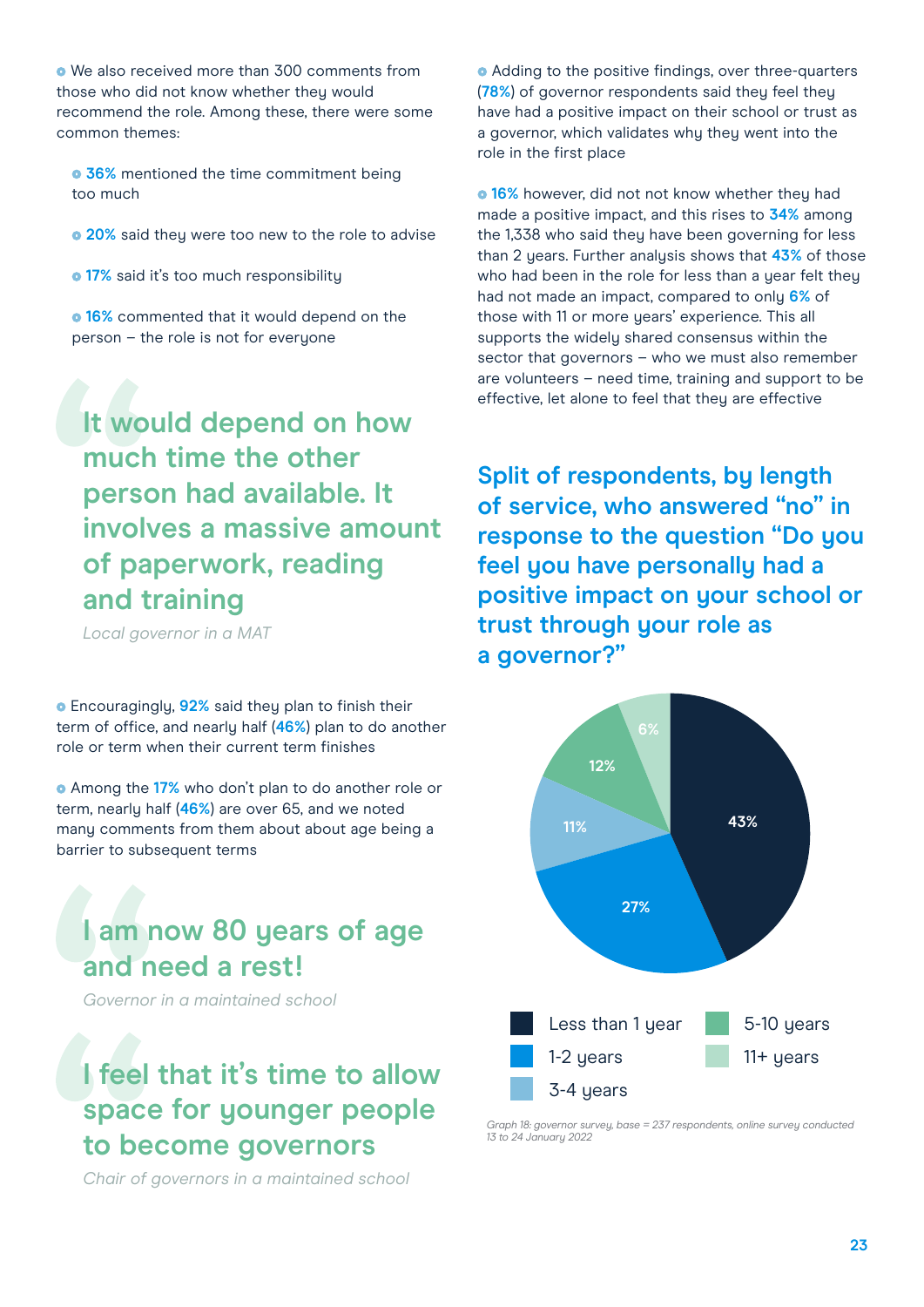## <span id="page-25-0"></span>**Recommendations**

There is a missing pool of talent on governing boards – people whose fresh perspectives and breadth of skills and knowledge from outside the school sector would help schools to thrive.

As we have discovered, they may not be aware of the opportunity but are more likely to be keen to explore it on the basis of knowing more, either now or in the future. There are real gains to be had in terms of skills and board-level experience, career development, feeling part of the local community and the associated mental health benefits of having a meaningful impact.

Our challenge to all of us within the sector, and importantly to those outside the sector, is to make sure that everyone in society knows about school governance, not just the type of person who is currently more likely to be in the role.

## **To this end, within The Key group, we plan to do the following:**

**GovernorHub** commits to collecting and tracking data on the diversity of boards in 2022 - including information on age, disability, education level, ethnicity, gender and religion. Once we have a statistically significant sample, we will publish, through a publicly available tool, data that will allow comparisons between local authorities and different areas of the country

**The Key for School Governors** has published a freely-available article to support boards on this issue: **["Recruit missing talent:](https://schoolgovernors.thekeysupport.com/the-governing-body/recruitment-and-competence/recruit-missing-talent-resources-help-you-tackle-diversity-your-board/)  [resources to help you tackle diversity on your board"](https://schoolgovernors.thekeysupport.com/the-governing-body/recruitment-and-competence/recruit-missing-talent-resources-help-you-tackle-diversity-your-board/)**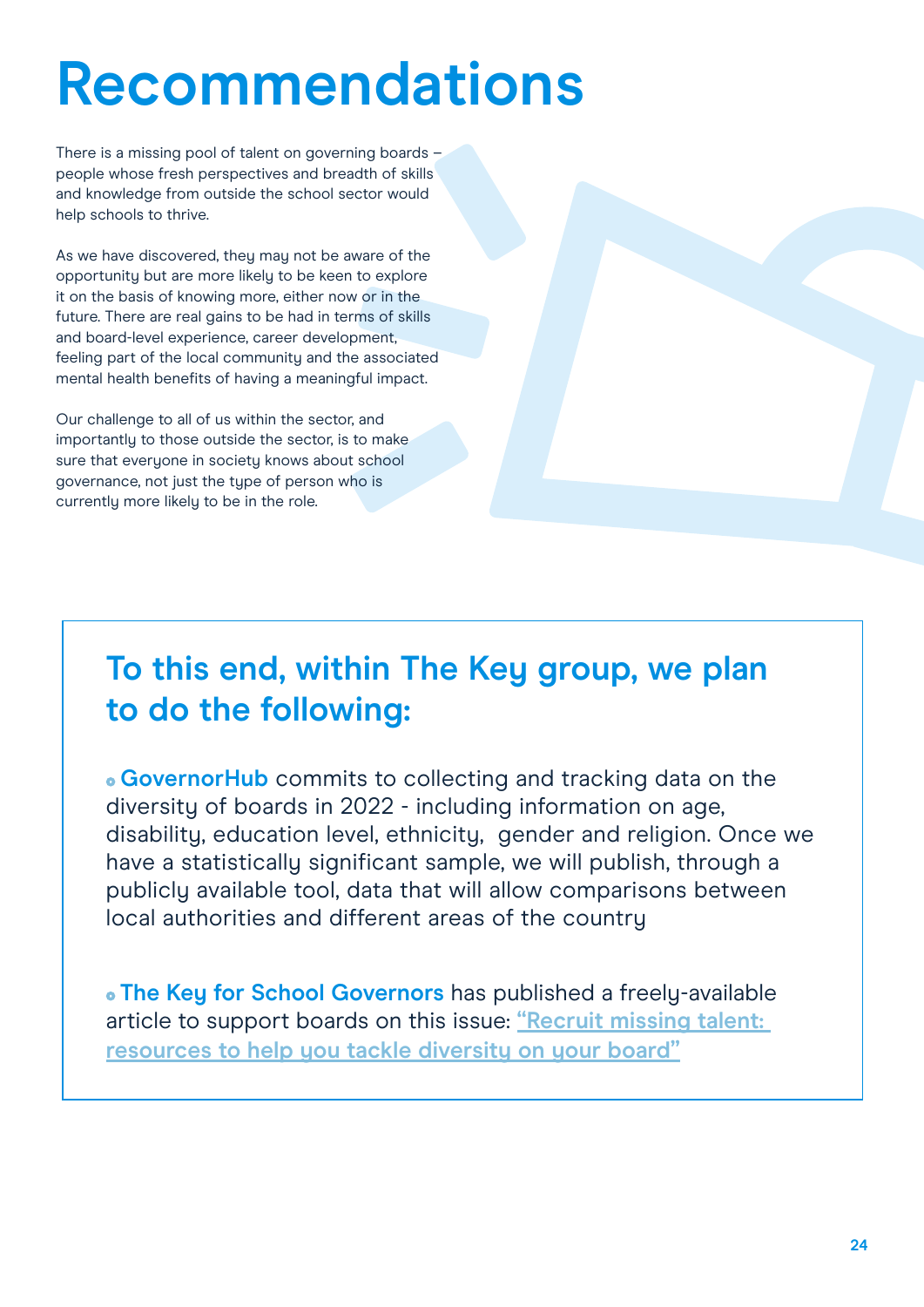#### **In addition, we make the recommendations below**

**The media:** to ensure that governance is fully and properly represented in stories relating to education and schools, not just stories that relate to governance specifically. This recommendation applies to all those in editorial roles across the media – national, local and trade. By under-representing the role, the media contributes to some significant challenges for school boards in terms of recruitment and diversity

**The government:** The government: to make sure that there is more of a focus on the input of governors and trustees. This applies to all those in government with a platform to speak or write about schools – from the education secretary to individual MPs. This is especially important when dealing with the general public. In addition, we strongly urge the Department for Education to run a specific awareness campaign, so that it is not left to "the governance sector" and schools to solve the wider societal challenges around governor recruitment and diversity.

**Schools, trusts and their boards:** to do more to find younger and more diverse candidates. We know this isn't easy. The NGA's report on **[increasing](https://www.nga.org.uk/getmedia/b869f048-016c-4195-a48e-15e6e91b6f40/Increasing-participation-in-school-and-trust-governance-(June-2021)-WEB-AW.pdf)  [participation in school and trust governance](https://www.nga.org.uk/getmedia/b869f048-016c-4195-a48e-15e6e91b6f40/Increasing-participation-in-school-and-trust-governance-(June-2021)-WEB-AW.pdf)** takes an in-depth look at this. We also list some questions to consider and possible actions below:

**Do you carry out "conscious recruitment"?** You might start by using **[this free tool from](https://blog.governorhub.com/2019/05/01/how-well-do-you-know-your-schools-local-community/)  [GovernorHub](https://blog.governorhub.com/2019/05/01/how-well-do-you-know-your-schools-local-community/)** to audit the diversity of your school community, and then compare that to the make-up of your own board

**Do you think hard about how you recruit onto your board? Do you rely too much on existing networks to reach new governors?** Your network may not stretch to those who are currently not sitting on school boards but who would bring valuable skills and input

**Do you use professional agencies to help you recruit, such as the charities [Governors for](https://governorsforschools.org.uk/)  [Schools](https://governorsforschools.org.uk/) or [Inspiring Governance](https://www.inspiringgovernance.org/)?** These charities have a strong track record of providing more diverse candidates, helping to overcome the "echo chamber" of word of mouth and connections

**Have you considered reaching out to organisations like the [National Black Governors](https://nbgn.co.uk/)  [Network](https://nbgn.co.uk/) or [Transforming Students](https://educationgovernancesolutions.com/transforming-students/) to find out about diversifying your board by race and/or age?** These organisations exist to help those who aren't traditionally represented on boards to find their

place at the table, and they also guide boards on how to diversify their membership

**• Are you making the next generation aware?** 

Consider what you can do to introduce your own pupils to governance – remembering that governors can be aged 18+. For example, this might be linked to your spiritual, moral, social and cultural curriculum, or could involve pupils from the school council meeting governors or special assemblies on governance and the democratic process

We should acknowledge the important work in this area that's already been done by many organisations in the governance sector. In particular, the National Governance Assocation (NGA) has published and promoted **[Everyone on](https://www.nga.org.uk/News/Campaigns/Everyone-on-Board-increasing-diversity-in-school-g.aspx)  [board](https://www.nga.org.uk/News/Campaigns/Everyone-on-Board-increasing-diversity-in-school-g.aspx)** (2018 onwards) and a state of the nation report, **[Increasing participation in school and](https://www.nga.org.uk/getmedia/b869f048-016c-4195-a48e-15e6e91b6f40/Increasing-participation-in-school-and-trust-governance-(June-2021)-WEB-AW.pdf)  [trust governance](https://www.nga.org.uk/getmedia/b869f048-016c-4195-a48e-15e6e91b6f40/Increasing-participation-in-school-and-trust-governance-(June-2021)-WEB-AW.pdf)** (2021).

The figures in the 2021 NGA report differ slightly to our findings on ethnicity, which may indicate some progress is being made on this particular issue although clearly nowhere near enough.

The NGA reported that 93% of respondents to their 2021 survey are white, 1% are from mixed or multiple ethnic groups, 3% are Asian, 1% are Black with the remainder other or 'rather not say'. In our survey, 90% described themselves as white, with 8% combined describing themselves as Asian/Asian British, Black/African/Caribbean/ Black British, mixed/multiple ethnic group/other ethnic group, and 2% preferring not to say.

Elsewhere, those in governor recruitment, including **[Governors for Schools](https://governorsforschools.org.uk/)** and **[Inspiring](https://www.inspiringgovernance.org/)  [Governance](https://www.inspiringgovernance.org/)**, have made good progress in trying to find and speak to people who are 'younger' (up to age 40) and/or from a broader range of backgrounds.

We strongly believe that there are important roles for those both inside and outside governance to play in tackling the issues highlighted throughout this report, in order to bring about greater "diversity of thought" in England's schools and trusts.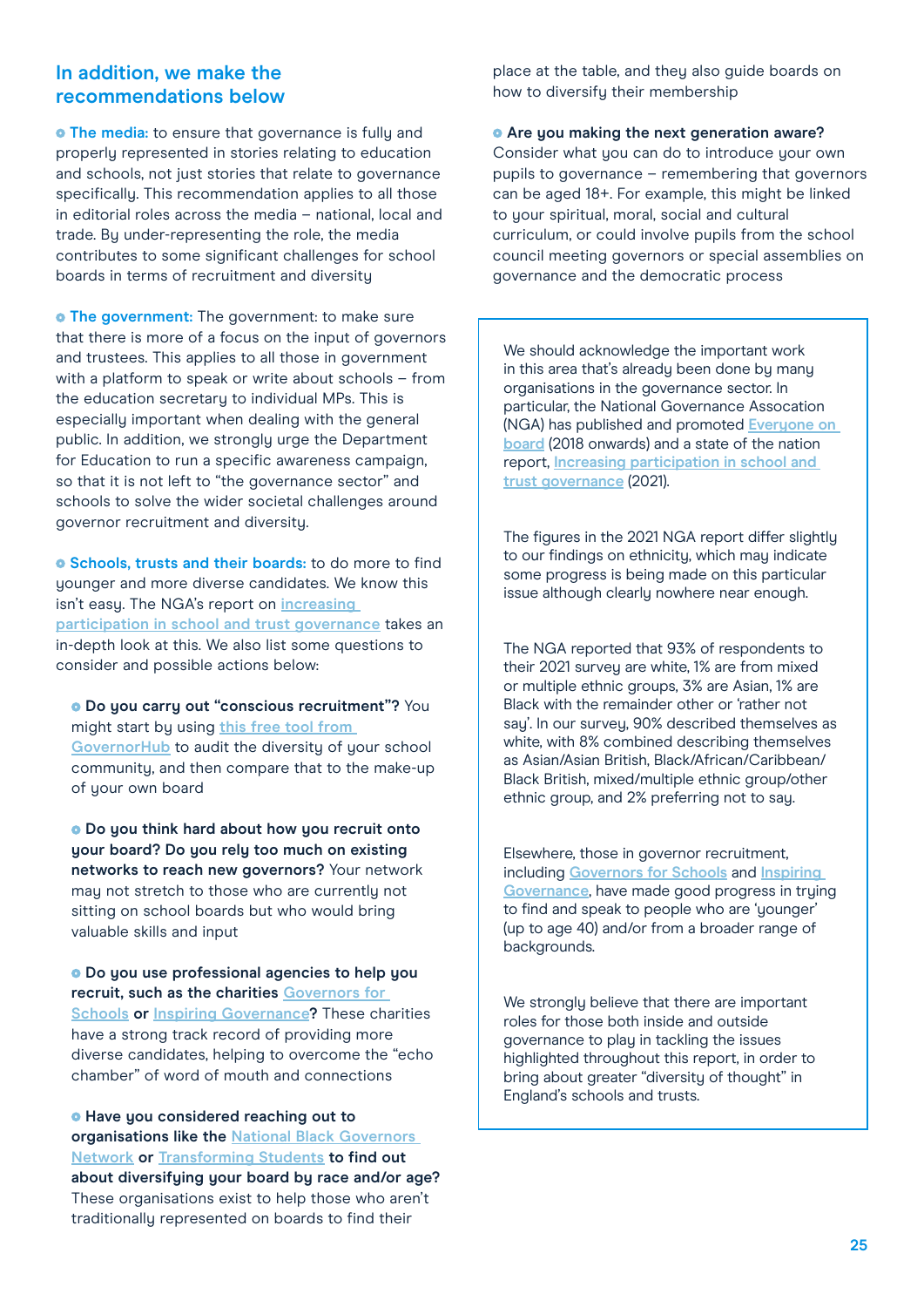**It's important that we still welcome volunteers from all backgrounds, but to ensure true 'diversity of thought' on boards, it's time to focus more on those whose voices have traditionally not been heard**

*Rochelle Clarke, Operations Manager and Training Manager, Governor Services, Tower Hamlets Council*

**Working with a charity like Governors for Schools means boards can access a matching service to find a more diverse set of people than might be possible by just relying on local word-ofmouth connections**

*Hannah Stolton, CEO, Governors for Schools*

**School governors can come from all walks of life. While it can help to have an educational background, the most important trait is a commitment to the role and willingness to learn. On my board, we are open minded to exploring various channels for recruiting governors, which is the reason behind our diverse board. The board has only gotten stronger as a result**

*Nisadha Bandara, Chair of Governors at Webster Primary School, Manchester*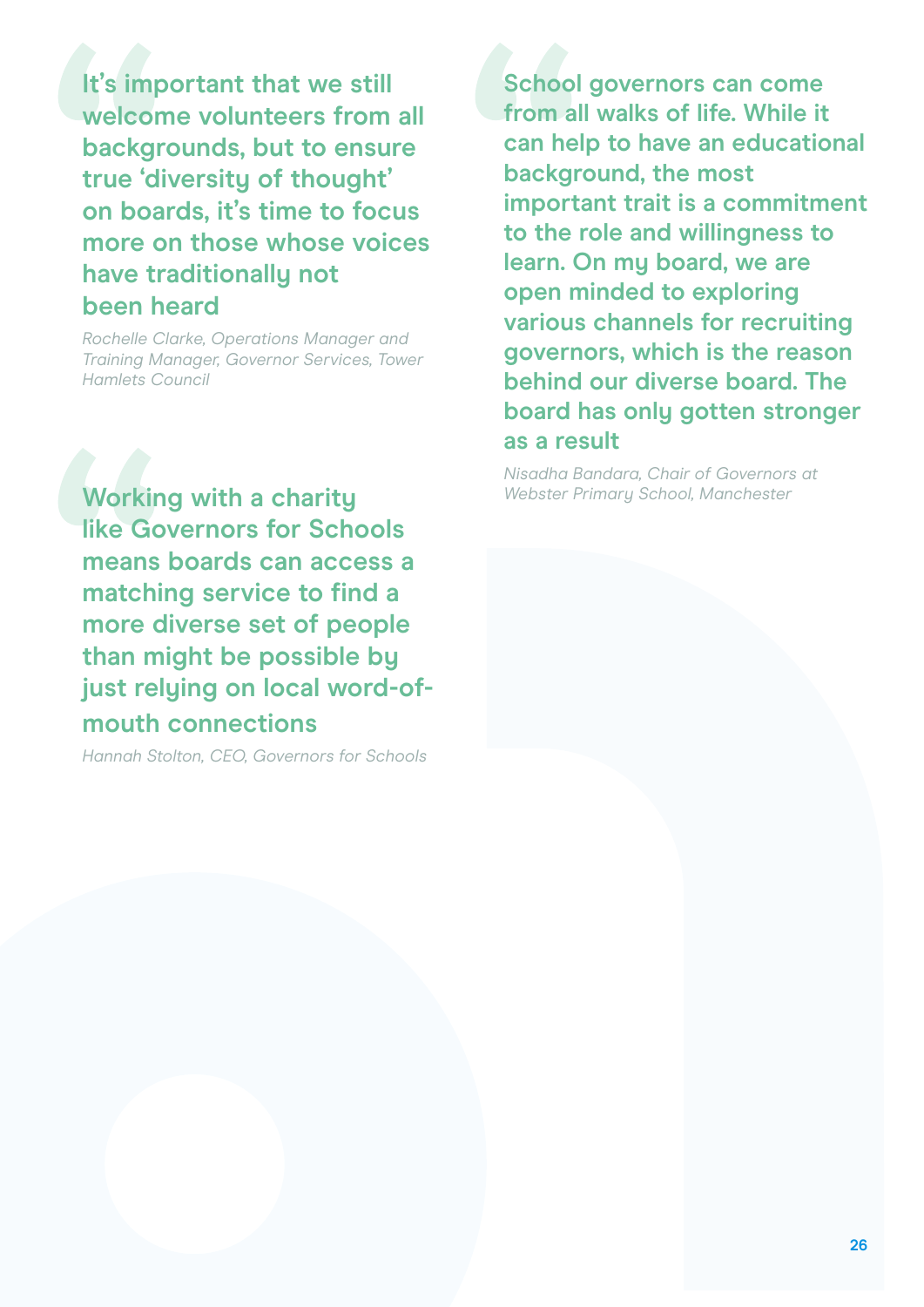**We welcome change in others, but we don't want to change ourselves. But this is human nature. It's not an indication of being bad or good – it's not an indictment. It simply IS. We don't really want it to happen, but that's the reason we can't stop talking about it**

*Oludolapo Ogunbawo, Consultant, Ascot Education Services and The Teaching Network Foundation*

**The National Governance Association welcomes the report's confirmation of the challenges we have known for many years; change has been frustratingly slow and every effort to make the work of school and trust governing boards more visible plays a part in encouraging action. Without the participation of more people from Black, Asian and minority ethnic backgrounds and young people, governing boards are missing out on talent, passion and the range of perspectives needed for good governance. The paths to school governance are too narrow: they need to be widened, and together we can achieve this. That needs to include the Government: since our Increasing Participation report last June, NGA has been calling on the Department for Education to fund a nationwide advertising campaign to spread the word about this important role for ensuring pupils receive the very best education possible. By adding to the weight of evidence, I hope this report will help make this crucial next step happen.**

*Emma Knights, Chief Executive of the National Governance Association*